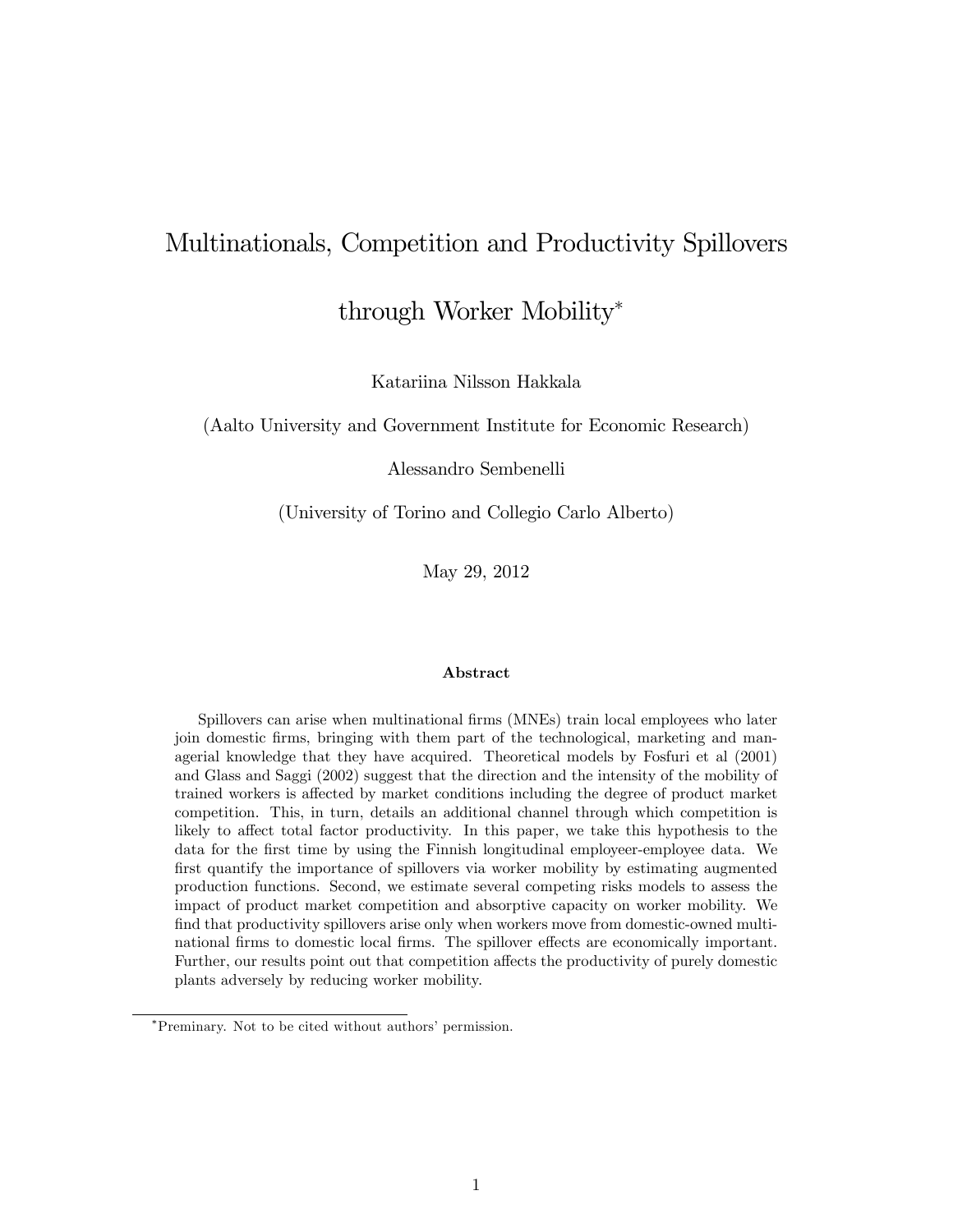## 1 Introduction

A striking feature of the globalization in developed countries is that an increasing number of domestic firms have become multinational either through foreign acquisitions or through an expansion of greenfield activities abroad. This development has attracted interest both from researchers and policy-makers. Policy-makers tend to be skeptical towards foreign acquisitions as the "footloose" nature of multinationals is regarded as a threat to domestic jobs and job security. However, multinational Örms and inward foreign direct investments are known to have many positive effects. In particular, multinationals tend to have some competitive advantage based on superior technology or other firm-specific knowledge and, therefore, inward FDI is believed to generate knowledge spillovers and productivity improvements which benefit the domestic economy.

The objective of this paper is to analyze whether multinational activity generates positive technology spillovers and under which conditions these spillovers occur. As it is well known, spillovers from multinationals (MNEs) may take several forms such as i) backward and forward linkages between MNEs and domestic firms, ii) demonstration effects which implies that domestic firms imitate the technology of MNEs and iii) worker mobility as former employees of MNEs join domestic firms and bring with them technological or other firm-specific knowledge (Blomström and Kokko, 1998). In this paper we focus on this third channel and we provide evidence on its economic importance as well as on whether this specific mechanism of technology diffusion responds to the degree of competition in the product market. Our paper departs from a theoretical formalization of spillovers by Fosfuri et al. (2001). In the context of a simple but useful two-stage oligopoly model they predict that the degree of competition is likely to play an important role in the occurrence of technology spillovers since the competitive stance in an industry affects differently the incentives multinationals have to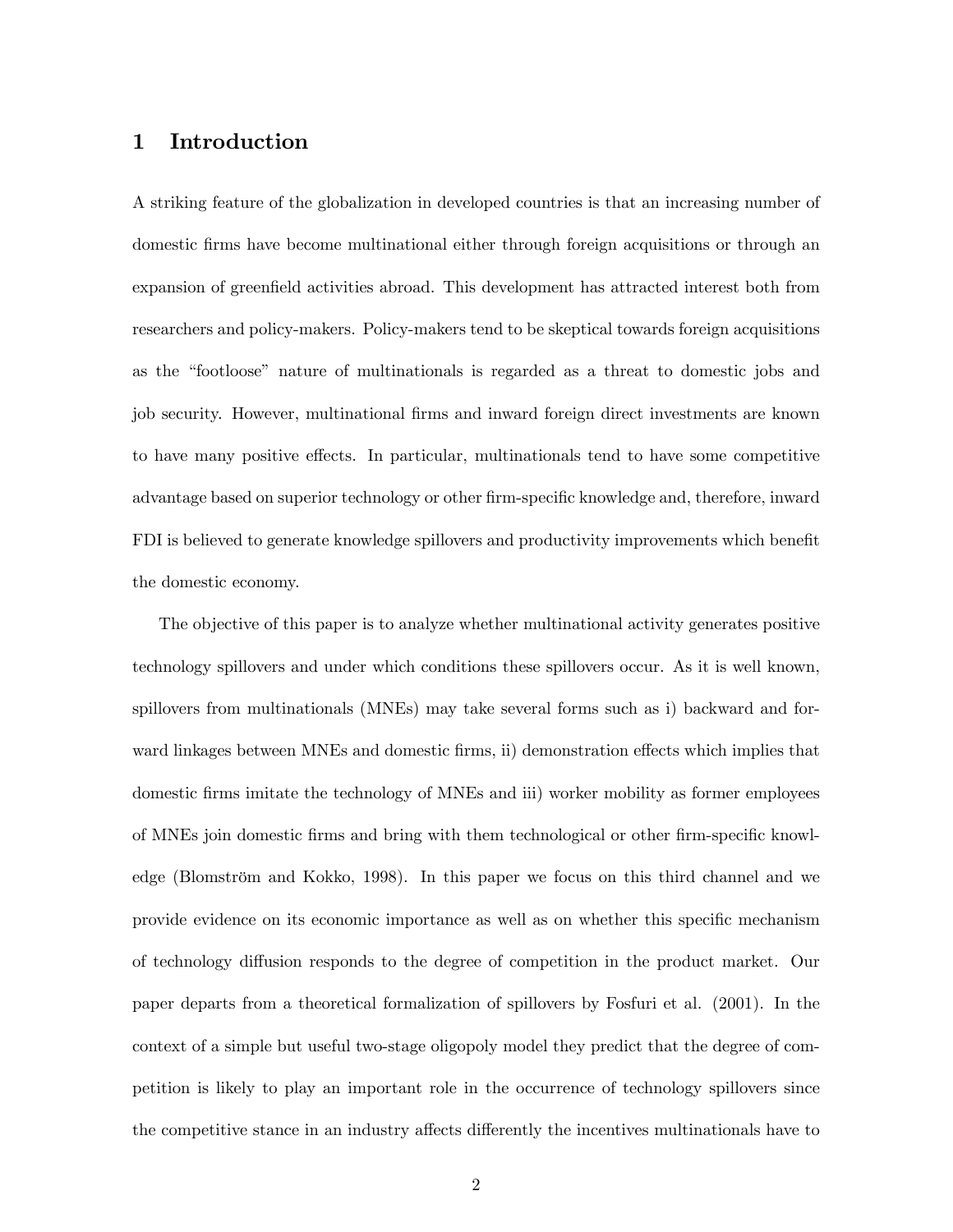keep trained workers as opposed to the incentives purely domestic Örms have to hire them by paying higher wages. In addition, they also show that the absorptive capacity of the local firm affects the potential for FDI generating spillovers.

Our contribution to the scant literature on this issue is twofold. Firstly, we quantify the productivity differential in local plants between workers with multinational experience and workers without such experience (see also Görg and Strobl  $(2005)$  and Balsvik  $(2011)$ ). This exercise allows us to provide a preliminary test of whether the transmission mechanism we are analyzing is indeed present in our data. Secondly, by estimating a set of multivariate duration models, we are the first to provide rigorous empirical evidence on the impact of product market competition on technology spillovers through worker mobility.

To reach our goals we exploit the availability of a large employer-employee panel data from Finland (FLEED) for 1990-2006. Our empirical results can be summarized as follow. Firstly, when applying the standard "within-group" methodology adopted in this literature, we find both economically large and statistically significant productivity differentials. Our estimates point out that workers with former multinational experience are 41.4% more productive than their colleagues without such an experience. Also, our qualitative findings are robust to less restrictive estimation methods which are consistent without assuming strict exogeneity for the inputs in the production function. Secondly, and accordingly to the predictions put forward by Fosfuri et al, we find that a less competitive environment seems to be conducive to more technology spillovers.

The structure of the paper is as follows. In Section 2 we provide a brief critical discussion on both the theoretical and the empirical literature on the specific issue we deal with in our paper. In Section 3 we describe the data sets we use and provide descriptive evidence on several aspects of worker mobility. Section 4 briefly illustrates our empirical strategy whereas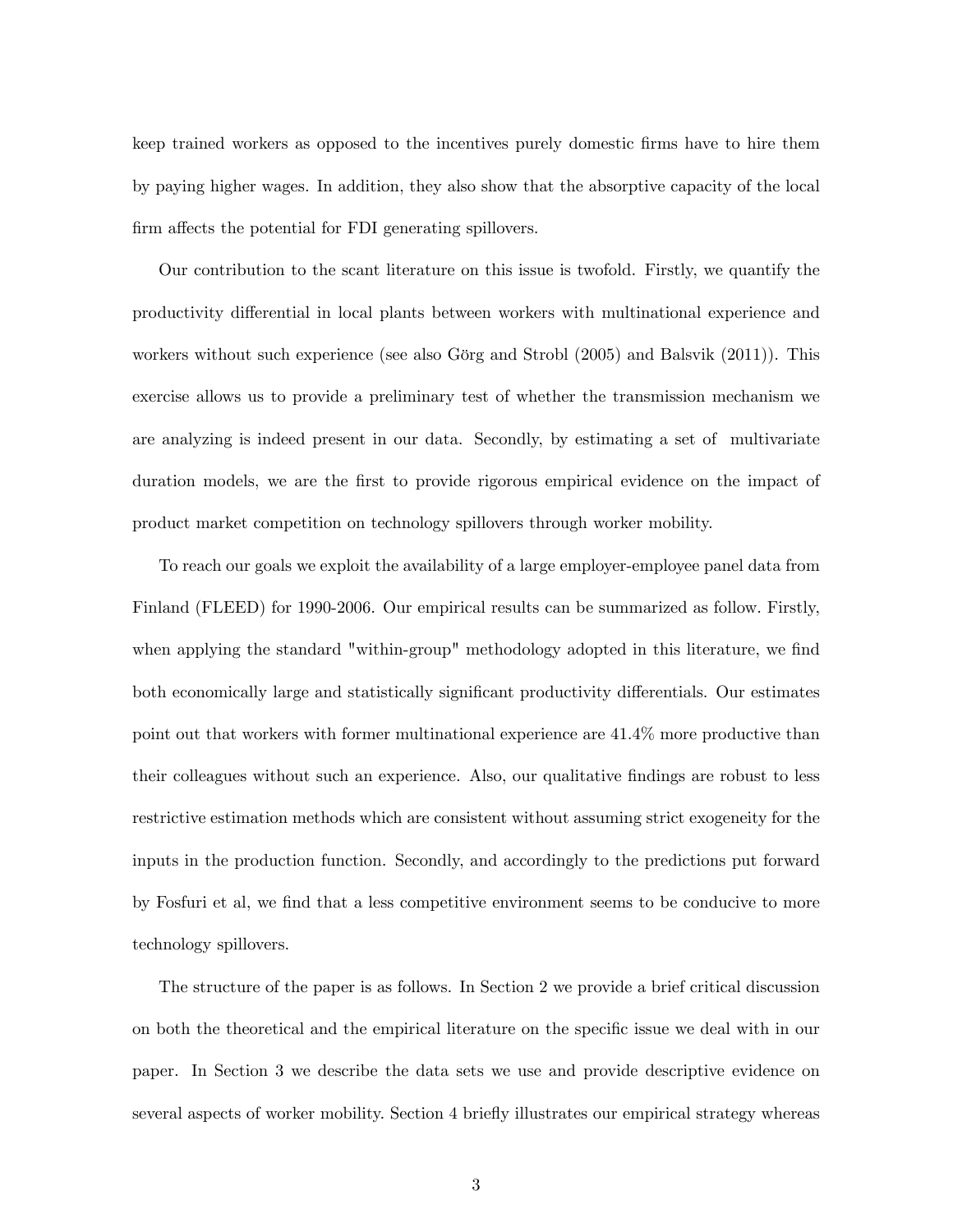in section 5 we present the econometric results. Section 6 concludes.

## 2 Relevant Literature

In their influential survey book on multinational firms, Barba Navaretti and Venables (2004) state that the link between the degree of product competition and the extent of technology spillovers from multinationals to domestic firms has "rarely been explored in the literature as it raises complex methodological problems". This turns out to be the case since the entry of multinationals in a given domestic market potentially can bring about both the potential for technology spillovers to local Örms and a change in the nature of competition in the industry. In their view this makes it very difficult to disentangle empirically the two effects on, let's say, the Total Factor Productivity (TFP) of local firms.

A potential solution to this problem, which has not been explored so far, is to look directly at the effect of product market competition on observables proxying for technology spillovers more directly, as opposed to more standard output measures such as firm TFP. This approach is supported by a limited number of theoretical papers which provide explicit mechanisms through which product market competition can affect technology transfers from multinationals to local Örms. Along this line, Fosfuri et al (2001) develop a simple but very instructive twoperiod oligopoly model. In the Örst period, a multinational Örm provides training to a local worker and gains monopoly profits by using a superior technology. If the multinational keeps the trained worker in the second period, it also keeps gaining monopoly profits. However, in the second period the multinational firm faces competition for the trained worker from a local firm. If the latter is willing to pay a higher salary and therefore to hire the worker, it will enter the market and therefore compete with the multinational firm.

Clearly, the incentive for the latter to keep the worker depends on the toughness of competi-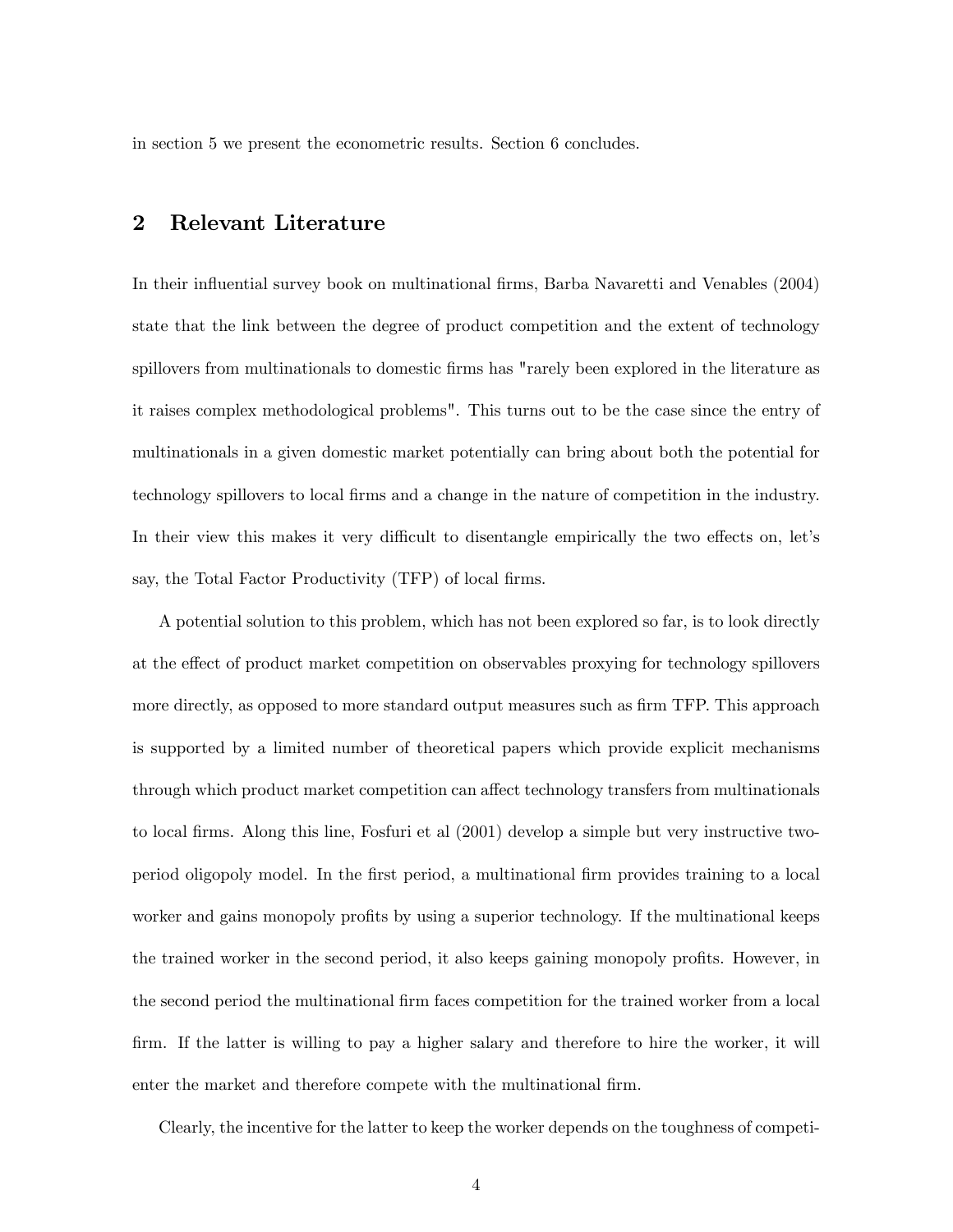tion in the second period. In particular, technological spillovers are more likely to materialize and therefore the monopoly ceases to exist-only when the "joint profit" effect does not hold, that is, when industry profits are higher if both firms can use the technology. This is more likely to happen when the local and the multinational firm do not compete fiercely in the product market or sell in independent or vertically related markets. Furthermore, their model also predicts that worker mobility, and therefore technology transfer, is more likely to occur when the absorptive capacity of the local firm is sufficiently high and when on-the-job training is general rather than specific.<sup>1</sup> As noted by Fosfuri et al  $(2001)$ , however, testing such predictions requires very disaggregated data, which explains why at the time of publication of their paper they claimed, and rightly so, that "this analysis has not been undertaken".<sup>2</sup>

In the last decade, however, the increased availability of linked employer-employee datasets has allowed researchers to start opening the black box of technology spillovers and, in particular, to study the relevance of the worker mobility channel much more precisely. In fact, on the one hand, data availability makes it possible to build plant (or firm) specific measures for the share of workers in domestic plants with recent experience from multinationals. This

<sup>&</sup>lt;sup>1</sup>Albeit not directly focussing on the role played by product market competion, Glass and Saggi (2002) also develop a theoretical model along similar lines. Their main conclusions can be summarized as follow. Firstly, the MNE has the incentive to prevent workers' mobility only when technology transfer is incomplete since the required wage premium would be larger - the more complete is technology transfer. Secondly, and possibly more interestingly, the presence of multiple MNEs increases the likelihood of workers' mobility whereas the presence of multiple local Örms decreases it. The intuition for this second result is obvious. The incentive to prevent technology transfers is weakened by the presence of multiple MNEs since each of them has the temptation not to offer a wage premium given that all other foreign subsidiaries are doing so. On the other hand, with many local firms competing in the same market, the benefit of restricting technology transfers is large since the MNE can increase the cost of all local competitors by paying the wage premium.

 $2A$  preliminary, albeit informal, attempt to shed some light on this issue is in Smarszinka (2004). By using a firm-level data set from Lithuania, she finds evidence consistent with the presence of positive spillovers taking place only through backward linkages but she does not find evidence of spillovers occurring through either forward and, more importantly, horizontal linkage channel. She rationalizes her finding as follows: "Since multinationals have an incentive to prevent information leakage that would enhance the performance of local competitors, but at the same time may benefit from transferring knowledge to their local suppliers, spillovers from FDI are more likely to be vertical than horizontal in nature". Interestingly she also mentions in the conclusions the need for better data which allow the identification of individual firms as suppliers to multinationals as well as the need to learn more about host country and investor characteristics that determine the extent of spillovers operating through different channels.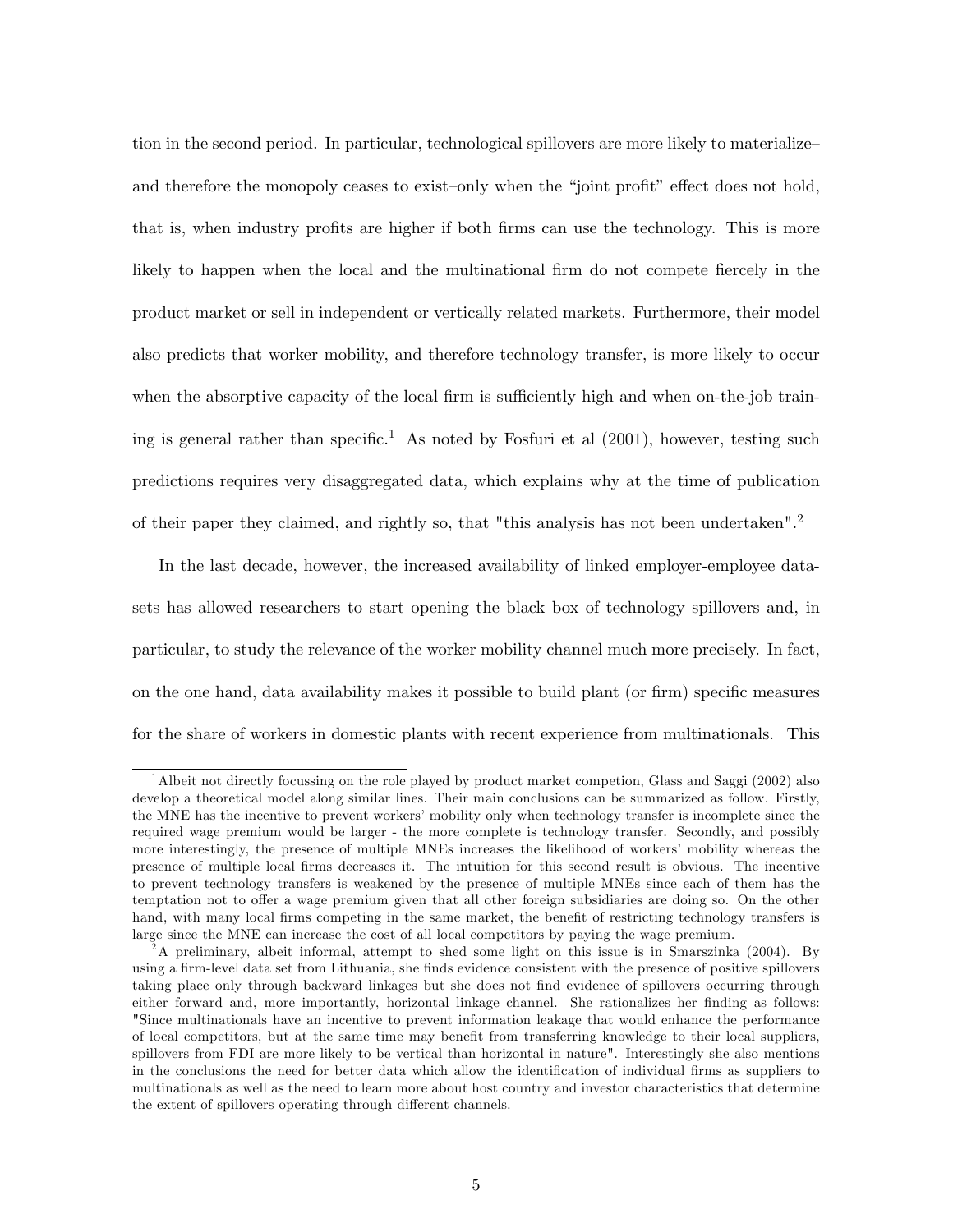measure can then be used in augmented productivity equations as a replacement for the standard, and far less accurate, proxy used in the older literature based on the share of output produced by multinationals operating in the same industry and/or in the same geographical area. On the other hand, and much more importantly for the purpose of this paper, the possibility of following workers over time opens a completely new research dimension since mobility patterns from multinationals to local firms can be modelled in a multivariate duration framework and hypotheses of interest can then be tested in a rigorous way.

Gorg and Strobl (2005) is probably the first empirical paper which looks directly at the effect of worker mobility on the performance of domestic firms. Unfortunately, the firm-level data from Ghana they exploit do not provide information on all workers in a firm since they only relate to the entrepreneurs. Still, their overall analysis provides evidence that domestic firms run by entrepreneurs who acquired experience by working for multinationals in the same industry are more productive than other firms. Balsvik (2011) is closer in spirit to our work. She exploits a fully fledged employer-employee data-set for Norway and is able to provide a number of complementary pieces of empirical evidence which are broadly consistent with the existence of a channel for technology spillovers through worker mobility. In particular she finds a large productivity differential  $(20\%)$  in local plants between workers with MNE experience compared to their colleagues without such experience, even after controlling for unobserved characteristics of the workers. Coupled with the Önding of a 5 percent premium for movers from MNEs to domestic plants, when compared to stayers in local plants with similar characteristics, she concludes that local firms do not fully pay for the value of the workers to the firm and thus worker mobility from MNEs to non-MNEs is found to be a source of knowledge externality in Norwegian manufacturing.

Albeit less directly related to the topic we investigate in this paper, the availability of linked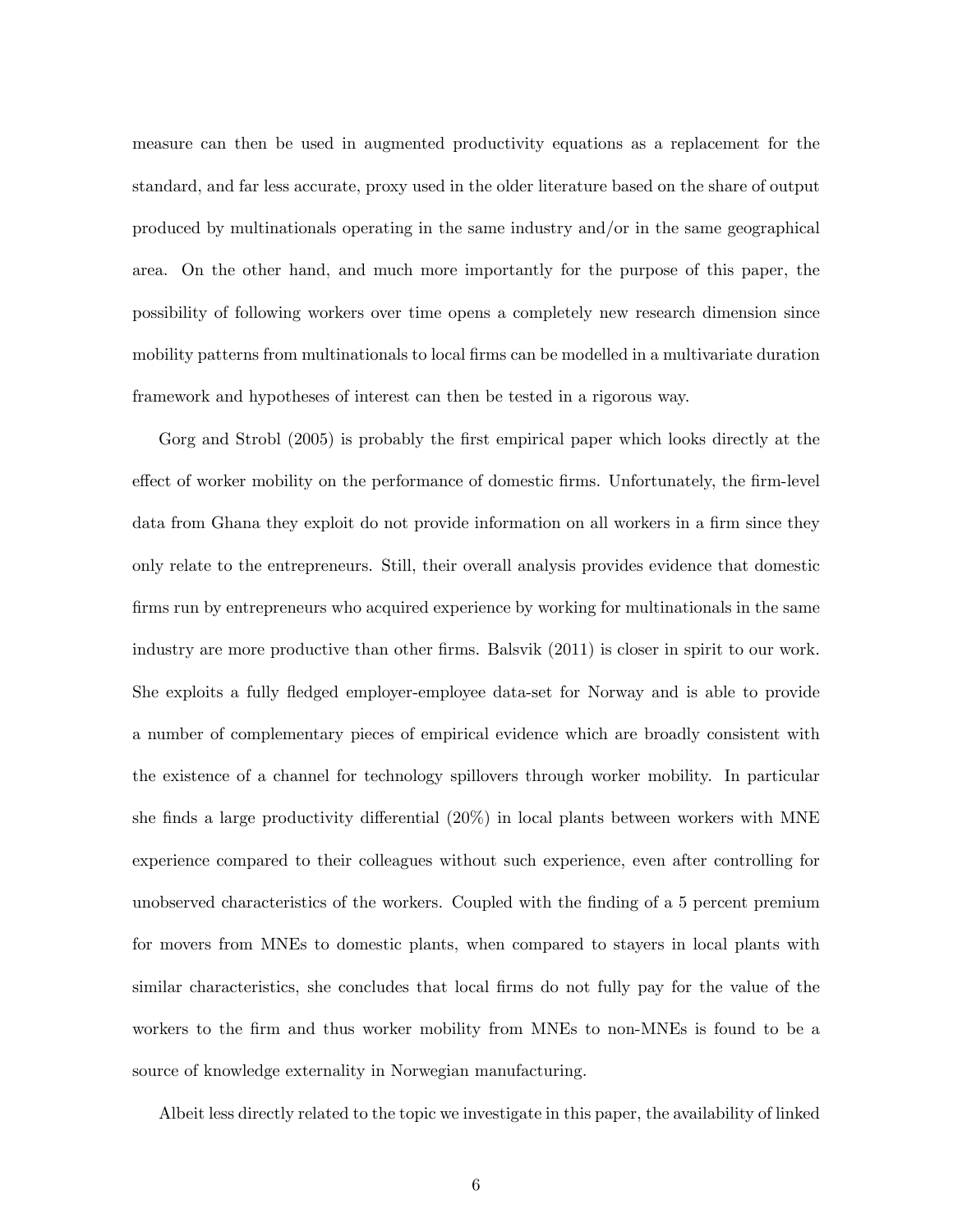employer-employee data sets has also allowed researchers to investigate the wage policies set up by multinationals in host economies in a more rigorous way. By using detailed panel data for Portugal, Martin (2008) finds that movements from domestic to foreign firms are associated to sensible average pay increases of more than 10 percent. In addition, he also detects  $a$ much smaller in size-selection effect arising from the fact that foreign firms typically hire workers that already enjoy an higher than average wage in their domestic firms. Finally, Pesola (2007) exploits a sample of the Finnish linked employer-employee data set as we use in our paper to analyze the extent to which employees with a multinational background benefit from the knowledge they acquire in foreign-owned firms when moving to domestic firms and, in particular, whether this rent is associated to their educational level. Her main Önding suggests that previous tenure in a foreign firm has a positive effect on wages but only for workers located at the top of the distribution of educational levels. In turn, this is consistent with the idea that domestic firms may want to pay higher wages to workers with multinational experience in order to gain access to their knowledge.

## 3 Data and Descriptive Statistics

#### 3.1 Data

We use data from four different databases from Statistics Finland for the years 1990 to 2004. The main database is the Finnish Longitudinal Employer-Employee Data (FLEED). The data includes all Finnish firms and all individuals of ages 15-70. The FLEED data is complemented with plant-level statistics from the Longitudinal Data on Plants in Manufacturing (LDPM), which include all manufacturing plants with at least five employees, and with firm register information on whether the Örm is foreign or domestic-owned and on whether the Örm is multinational. Firm and plant-level statistics include variables such as value added, capital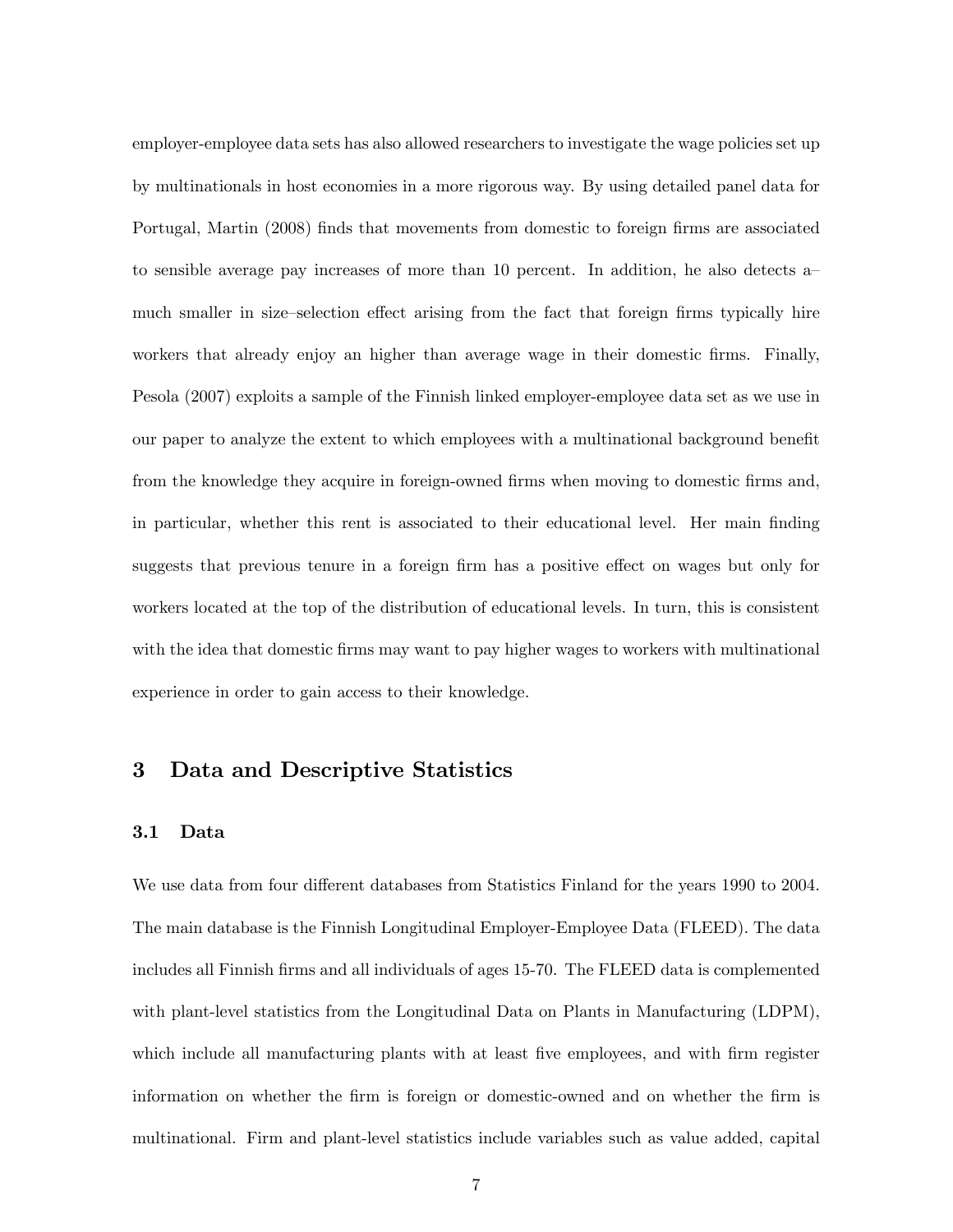stock, number of employees, wages, sales and industry. We restrict our analysis to manufacturing firms with at least 20 employees and to the period of  $1997-2004$ .<sup>3</sup> A foreign-owned MNE is a firm with at least 20 percent of foreign ownership.<sup>4</sup> Each individual is followed over time. Individuals exit the data if he/she turns 70 year, leaves the country or dies. The individual-level statistics contain detailed information on characteristics including education, occupation, annual earnings, gender, family status, work status and previous work history. All data sets are linked together with unique plant and firm identifiers.

#### 3.2 Descriptive Statistics

Tables 1 and 2 present some preliminary features of domestic and foreign ownership in Finland both at firm and plant level. As it can be seen from a close inspection of Table 1, the vast majority of manufacturing firms with more than 20 employees is domestically owned. This is obviously not to be unexpected since foreign multinationals tend to concentrate in a limited number of industries in which they can exploit their managerial expertise and superior technological skills. For instance, in our first sample year, foreign multinationals account for 12.6 percent of the total number of firms and 12.0 percent of the total number of plants (see Table 1). As to domestically owned firms, those with some multinational activity account for an additional 21.8 percent and 34.6 percent of total firms and plants respectively. Despite the short time dimension of our panel, this initial picture changes substantially over the years since both foreign and domestic multinationals experience a much stronger growth rate in the number of firms (35.2 percent and 40.7 percent respectively) and plants (13.9 percent and 75.4 percent respectively) compared to their domestic non-multinational counterparts (12.7

 $3$ Register information on whether the firm is multinational is available from 1997 onward which restricts the period of analysis to 1997-2004.

<sup>&</sup>lt;sup>4</sup>We check if our empirical results are sensitive to the choice of a 20 percent threshold by using alternative thresholds of 1, 10 and 50 percent. All our main findings are virtually unaltered.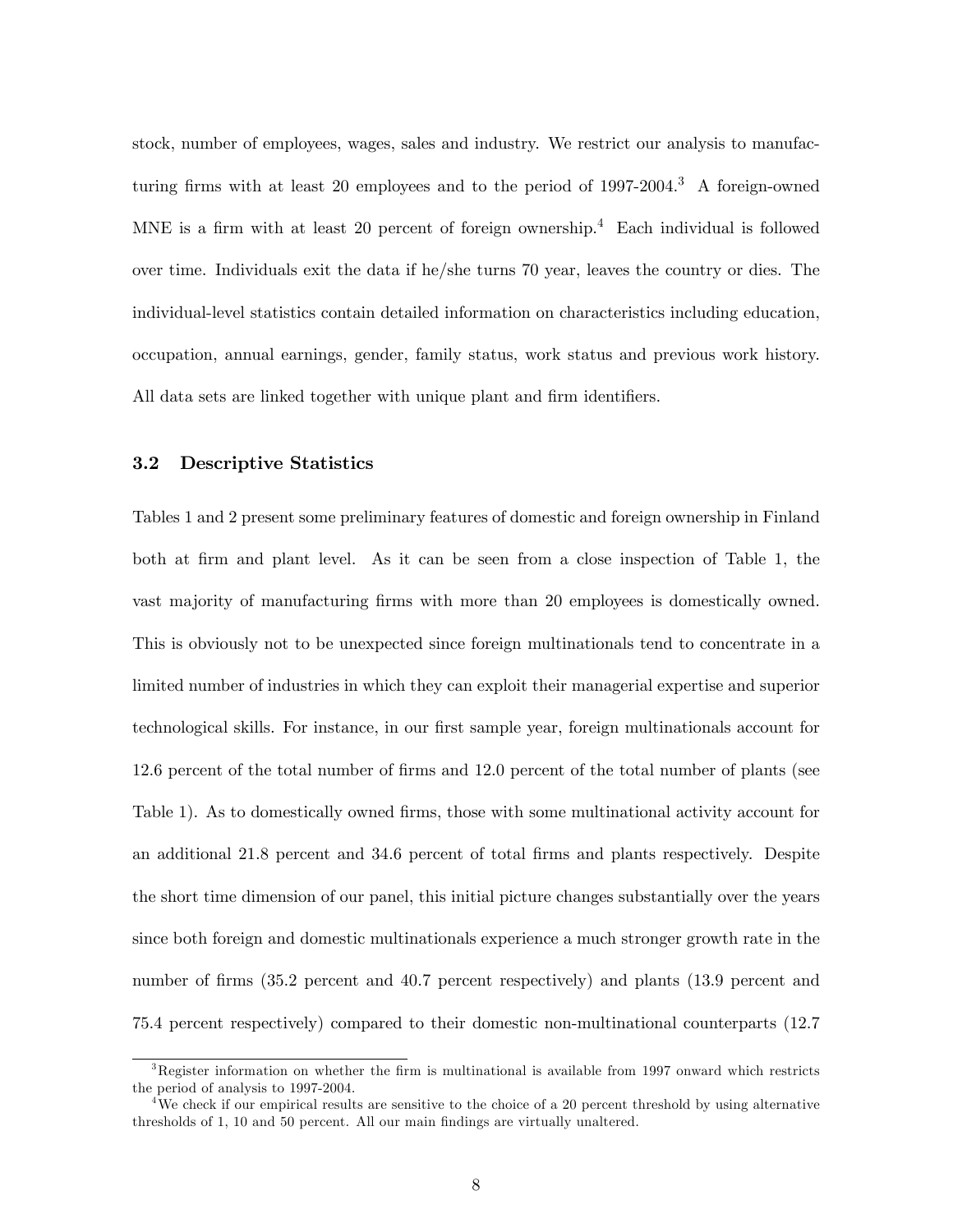percent and 7.1 percent respectively).

#### [Table 1 and 2 here]

As unanimously found in the literature, multinational firms, both foreign and domestic, appear to run much larger operations (from four to six times) than purely local firms in terms of both median turnover and value added (see Table 2). When computed as a share of turnover, foreign multinationals are also found to use labor-as proxied by the wage bill-less intensively than domestic Örms, regardless of their multinational status. As to capital, here proxied by the bookvalue of Öxed assets, the overall picture is less clear-cut. Still, when focusing on the median, foreign firms are found to use capital less intensively than domestic firms especially if we confine the comparison to those with some multinational activities.<sup>5</sup> Furthermore, foreign multinationals invest in R&D more than purely domestic local Örms but less than domestic multinational firms. This is not surprising, since multinational firms tend to concentrate the bulk of their R&D activities in their home country. Finally, foreign-owned firms are found to be more profitable as documented by the higher share of gross operating profits over turnover. On the other hand, no striking differences emerge when comparing domestic multinationals with purely domestic firms.

#### [Tables 3 and 4 here]

Table 3 displays statistics quantifying employees entering domestic firms, domestic MNEs and foreign MNEs in the sample. We distinguish all entrants including entrants from previous years as early as the data set allows (since 1990) and new entrants in the current year. It may be noticed that the share of all entrants increases over the period, suggesting that worker mobility increases during the period. For instance, the share of all entrants increases from 15.1%

<sup>&</sup>lt;sup>5</sup>In the productivity regression we use plant-level data and capital is proxied by fixed capital computed by using the perpetual inventory methodology.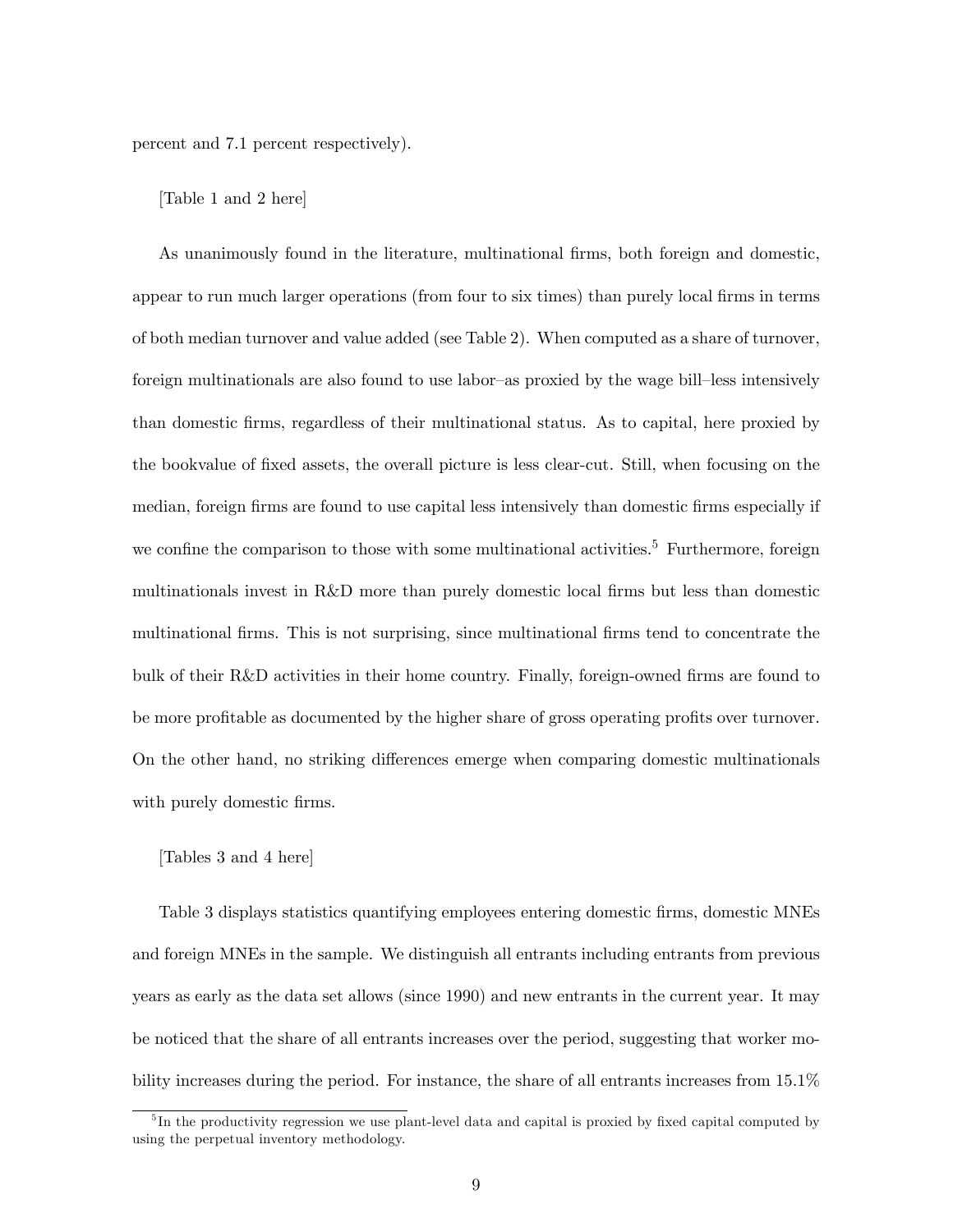to 23.5% in purely domestic firms between 1997 and 2004. Similar patterns, although not as monotonous may be observed for the share of new entrants. In our productivity estimations we include the share of entrants from previous years, but in the mobility estimations we focus on the worker exit mobility in current year.

Table 4 displays worker characteristics of the entrants in different types of firms at the entry year. The MNEs, both foreign and domestic, employ a larger share of female workers, workers with longer education and longer previous tenure than domestic non-MNEs, but the differences are small.

#### [Tables 5a and 5b here]

In Tables 5a and 5b, we display statistics quantifying the entrants to domestic Örms and the separators from multinational Örms, respectively. We focus on these statistics since our primary interest is to analyze whether worker mobility from MNEs to domestic Örms generate productivity spillovers in the domestic Örms. Most entrants seem to come from other purely domestic firms. The share of entrants from multinational firms, both foreign and domesticallyowned, is smaller but increasing over our sample period. In particular, the share of workers moving from foreign (domestic) multinationals is  $0.6$   $(0.3)$  per cent in 1997 and 2.7  $(3.7)$  per cent in 2004. Thus, the scope for positive productivity spillovers may be increasing as well. As to separations, most workers moving to domestic firms are found to change industry in all years. For instance in 1997 (2004), the share of within-industry movers is 0.2 (0.2) per cent whereas the share of between-industry movers is 1.7 (1.0) per cent. This preliminary descriptive result is consistent with Fosfuri et al model which predicts that mobility is more likely to occur when firms sell in independent or vertically related markets.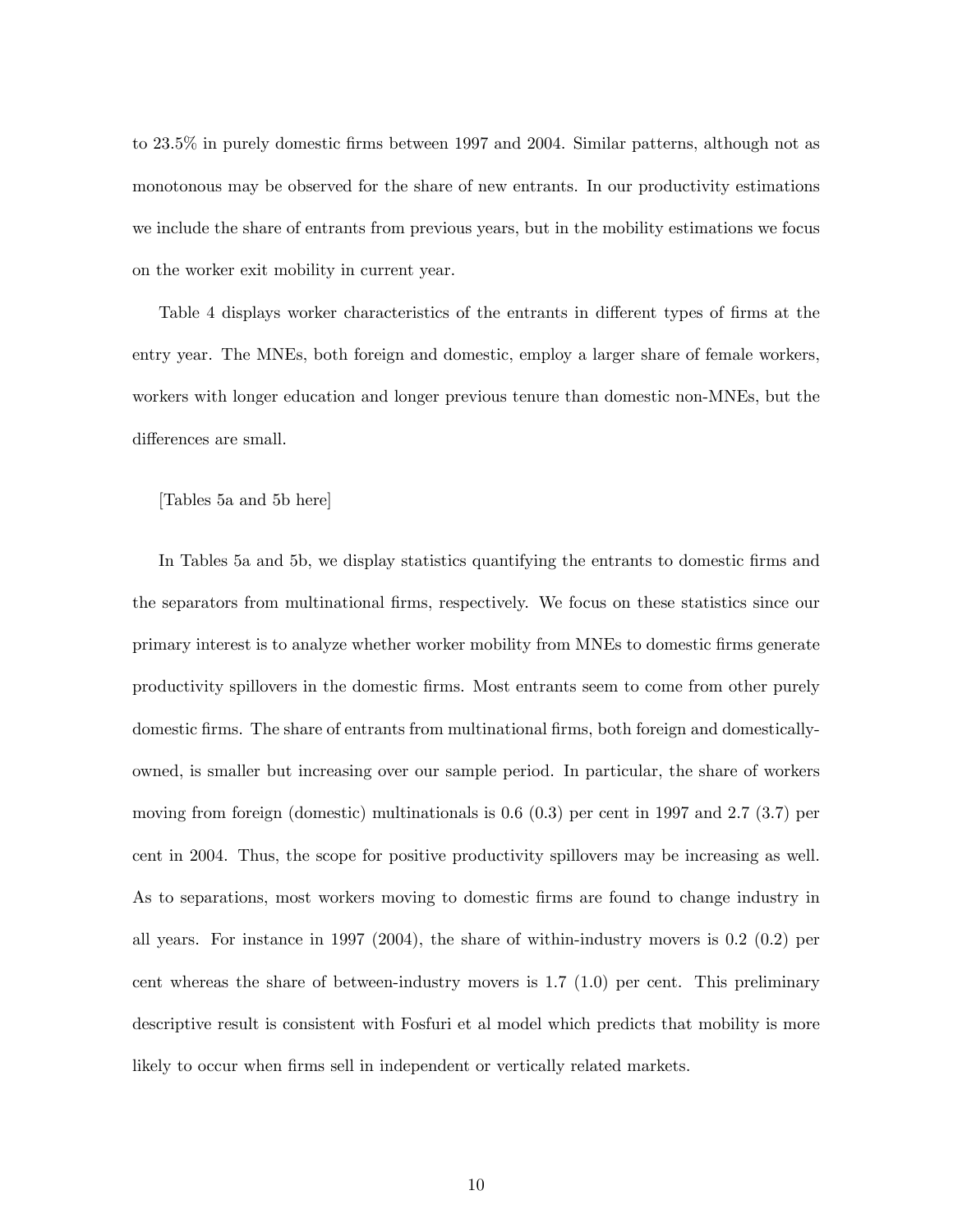## 4 Empirical Strategy

Our empirical strategy consists of two complementary sets of econometric estimates. Firstly, we estimate an augmented Cobb-Douglas production function with firm-level data. This first step serves two different purposes. On the one hand, it allows us to establish whether worker mobility from multinationals to local firms has a positive effect on the total factor productivity of local Örms. This is obviously of paramount importance given the purpose of this paper. Indeed, finding no effect in our data would make the analysis of the effect of competition and absorptive capacity on worker mobility far less interesting, simply because the transmission channel going from competition to productivity via worker mobility would not be there. On the other hand, the estimation of production functions allows us to recover Örm level measures of the technological distance of local firms from their multinational counterparts, this in turn being a proxy for absorptive capacity. In the second step, we apply the competing risks framework to the analysis of the effect of product market competition and absorptive capacity on worker mobility from multinationals to local Örms. This general transition model accomodates situations like ours that involve more than one destination and can be therefore interpreted as a multivariate duration model involving the joint specification and estimation of two or more hazard functions.<sup>6</sup>

#### 4.1 Productivity Equations

We start from the following Cobb-Douglas production function:

$$
Y_{it} = A_{it} M_{it}^{\beta_m} L_{it}^{*\beta_l} K_{it}^{\beta_k} \quad i = 1, 2, ..., N; \ t = 1, 2, ...T
$$
 (1)

 ${}^{6}$ In our application a worker employed by a multinational firm could in fact alternatively: i) move to a local firm in the same industry or in a different industry, ii) move to a different multinational firm, iii) turn into self employment, iv) enter unemployment, v) exit the labor market.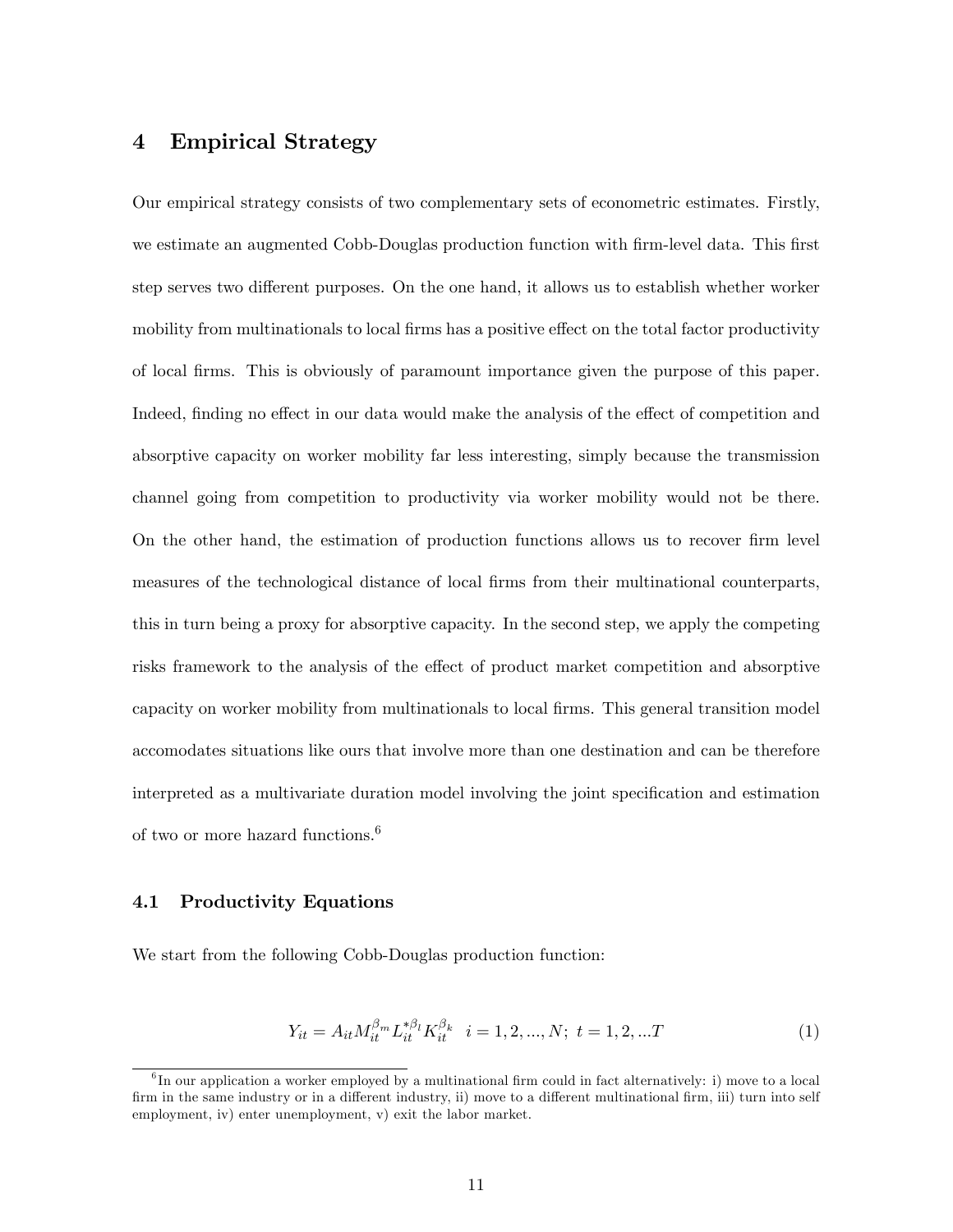where  $Y_{it}$ ,  $M_{it}$ ,  $K_{it}$  and  $L_{it}^{*}$  denote respectively production, consumption of materials and services, capital stock and quality adjusted labor of plant  $i$  at time  $t$ . Quality adjusted labor is equal to

$$
L_{it}^{*} = L_{it}^{N} + L_{it}^{M} (1 + \gamma) = L_{it} (1 + \gamma s_{it})
$$
\n(2)

where  $L_{it}^M$  and  $L_{it}^N$  denote labor with MNE experience and labor without such experience,  $L_{it} = L_{it}^N + L_{it}^M$  and  $s_{it}$  is the share of total labour,  $L_{it}$  with MNE experience. In this context, the unknown parameter,  $\gamma$  can be interpreted as a positive productivity premium (Balsvik, 2011) generated by the technology spillover embodied in  $L_{it}^M$ . The productivity term  $A_{it}$  is modelled as follows:

$$
A_{it} = e^{\delta_t + \eta_i + u_{it}} \tag{3}
$$

where  $\delta_t$  is a time specific intercept,  $\eta_i$  is the individual effect which in the present context can be thought of as unobserved plant characteristics that can be viewed as constant over the sample period, and  $u_{it}$  is the serially uncorrelated idiosyncratic error.<sup>7</sup> By using equations (1), (2) and (3), by taking logs and by using the approximation  $\beta_l \ln L_{it}^{*\beta_l} = \beta_l \ln L_{it}^{\beta_l} + \beta_l \gamma s_{it}$ , equation (1) can be rewritten in the following representation:

$$
y_{it} = \beta_m m_{it} + \beta_l l_{it} + \beta_l \gamma s_{it} + \beta_k k_{it} + \delta_t + \eta_i + u_{it}
$$
\n<sup>(4)</sup>

where  $y_{it}$ ,  $m_{it}$ ,  $l_{it}$ , and  $k_{it}$  are the logarithms of  $Y_{it}$ ,  $M_{it}$ ,  $L_{it}$ ,  $K_{it}$  respectively. To recover consistent estimates of the expected effect on productivity of the share of labor with MNE experience,  $s_{it}$ , holding all other variables fixed, reasonable identification assumptions have to be made. In particular, it seems sensible to assume that both standard input factors

<sup>&</sup>lt;sup>7</sup>We also allow for a less restrictive characterization of the idiosyncratic component of the error term. See equations  $(5)$  and  $(6)$ .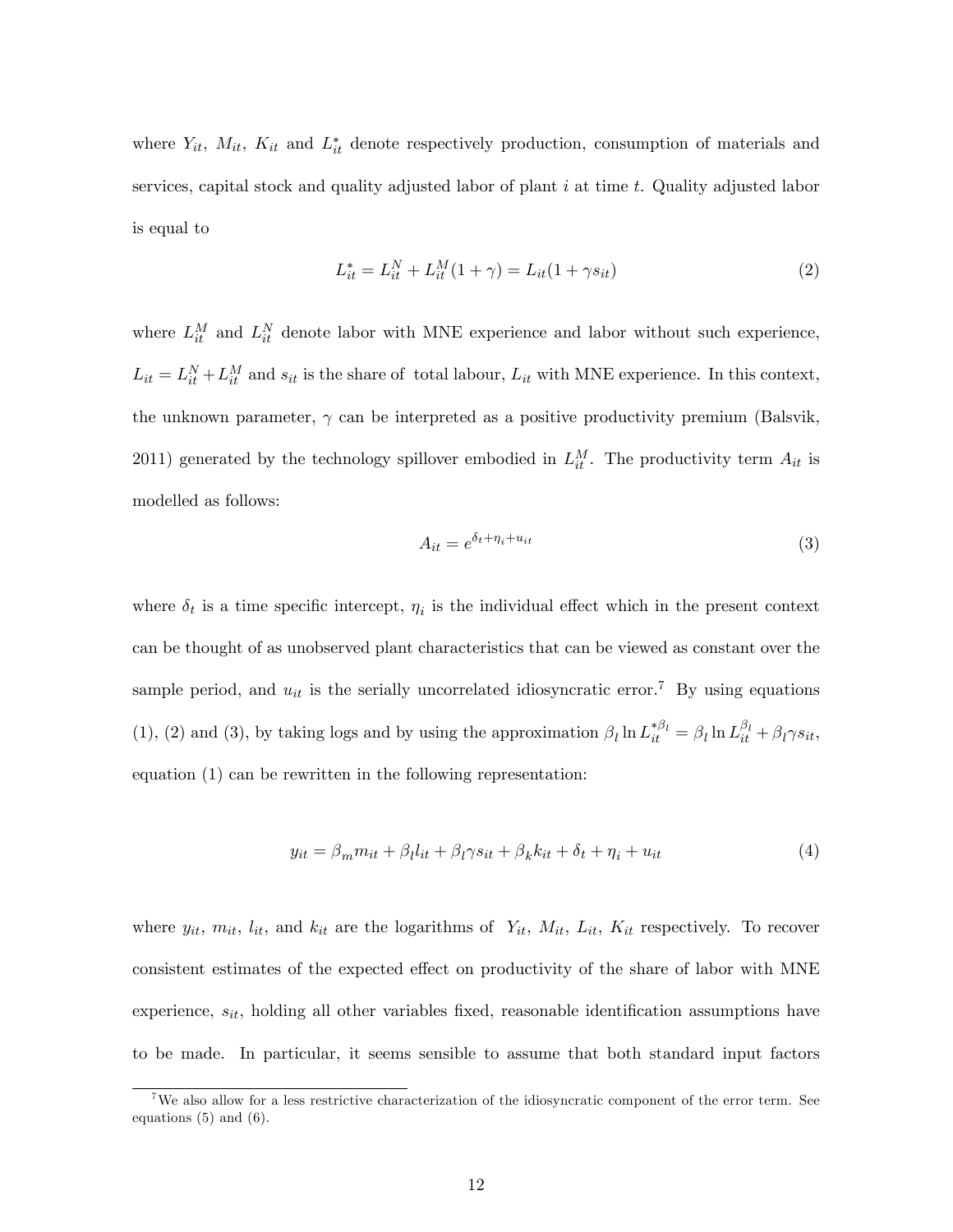$(m_{it}, l_{it}, k_{it})$  and the labor share  $(s_{it})$  are correlated with the individual effect  $(\eta_i)$ . This allows for the possibility that plant and firm heterogeneity—if observable to managers even if not to the econometrician–matter in hiring decisions of workers with MNE experience. To take this endogeneity problem into account, we estimate equation (4) by using the standard within group transformation. This approach does not put any restriction on the conditional distribution of  $\eta_i$  with respect to all past, present and future input levels. It requires however that all inputs are strictly exogenous with respect to the idiosyncratic component,  $u_{it}$  thus ruling out the possibility that managers adjust their input levels after observing past or present idiosyncratic productivity shocks.<sup>8</sup>

Although within-group estimation of equation (4) controls for unobserved heterogeneity, the share of employees with MNE experience—as well as other input factors—are unlikely to be orthogonal to present and past idiosyncratic shocks. In order to obtain consistent estimates of the impact of labour mobility on productivity, controlling for unobserved heterogeneity, inputs' simultaneity and measurement errors, we rely on the GMM-system technique developed by Arellano and Bover (1995) and Blundell and Bond (1998).<sup>9</sup> This approach has become common in the empirical literature measuring productivity of MNEs and has been used by Griffith (1999a,b), Harris (2002), Harris and Robinson (2003) and Benfratello and Sembenelli  $(2006)$ . As compared to previous papers (e.g. Görg and Strobl  $(2005)$  and Balsvik  $(2011)$ ), we therefore contribute to this strand of literature by allowing for the share of workers with MNE experience to be sequentially exogenous as opposed to strictly exogenous.

Operationally, the idiosyncratic error  $u_{it}$  in equation (3) is redefined as the sum of a first

 $8$ Note that this is the benchmark identification strategy adopted in Balsvik (2011).

<sup>&</sup>lt;sup>9</sup>GMM estimators have been found to produce large finite-sample biases when using the standard firstdifferenced estimator (Arellano and Bond, 1991) in the context of the estimation of production functions. These biases can be dramatically reduced by exploiting reasonable stationarity restrictions on the initial conditions process. See, for instance, Blundell and Bond (2000) and Blundell et al (2000).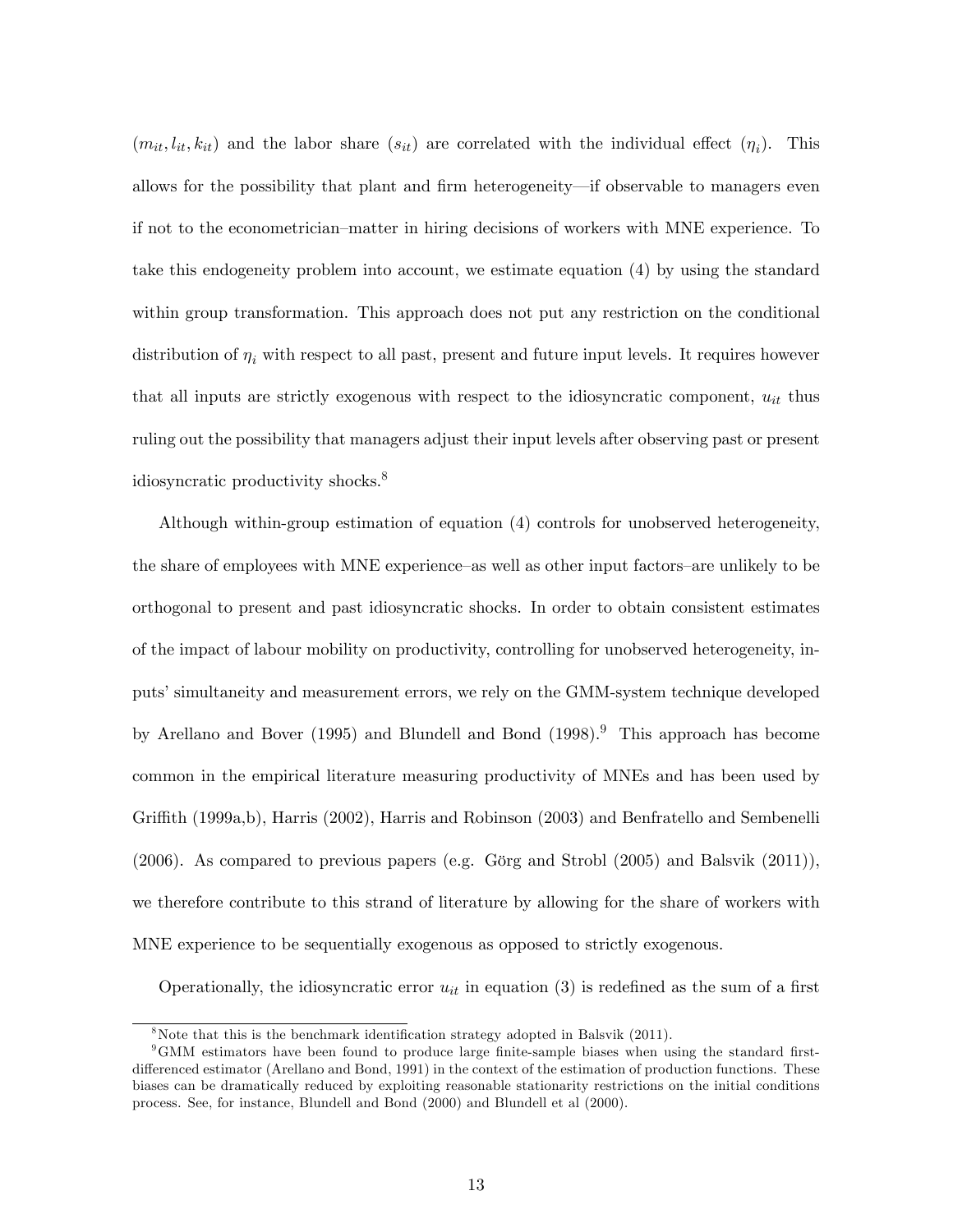order autoregressive productivity shock,  $v_{it}$ , and a serially uncorrelated measurement error,  $\varepsilon_{it}$ :

$$
u_{it} = v_{ti} + \varepsilon_{it} \tag{5}
$$

where

$$
v_{it} = \rho v_{ti-1} + e_{it} \qquad |\rho| < 1 \tag{6}
$$

and

$$
e_{it}, \varepsilon_{it} \sim MA(0) \tag{7}
$$

By using (3), (5) and (6) equation (1) can be rewritten in the following dynamic presentation:

$$
y_{it} = \rho y_{it-1} + \beta_m m_{it} - \rho \beta_m m_{it-1} + \beta_l l_{it} - \rho \beta_l l_{it-1} + \beta_l \gamma s_{it} - \rho \beta_l \gamma s_{it-1} +
$$
  
+  $\beta_k k_{it} - \rho \beta_k k_{it-1} + \delta_t^* + \eta_i^* + w_{it}$  (8)

with

$$
\delta_t^* = \delta_t + \rho \delta_{t-1} \tag{9}
$$

$$
\eta_i^* = \eta_i (1 - \rho) \tag{10}
$$

$$
w_{it} = e_{it} + \varepsilon_{it} - \rho \varepsilon_{it-1} \qquad |\rho| < 1 \tag{11}
$$

Finally, equation (8) is equal to:

$$
y_{it} = \pi_1 y_{it-1} + \pi_2 m_{it} + \pi_3 m_{it-1} + \pi_4 l_{it} + \pi_5 l_{it-1} + \pi_6 k_{it} + \pi_7 k_{it-1} + \tag{12}
$$

$$
+\pi_8 s_{it} + \pi_9 s_{it-1} + \delta_t^* + \eta_i^* + w_{it}
$$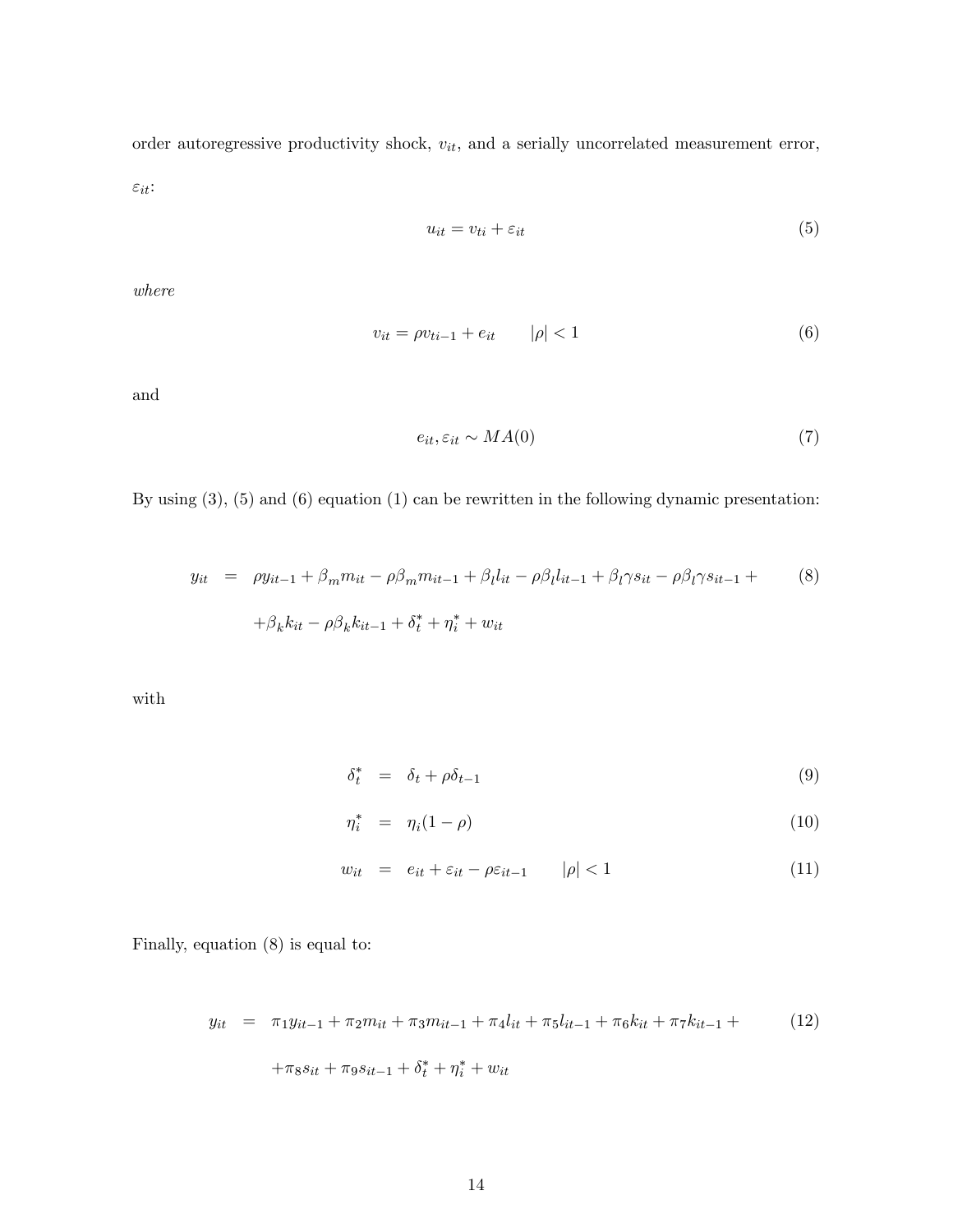subject to four non-linear restrictions  $\pi_1 \pi_2 = -\pi_3$ ,  $\pi_1 \pi_4 = -\pi_5$ ,  $\pi_1 \pi_6 = -\pi_7$ ,  $\pi_1 \pi_8 = -\pi_9$ . We test whether these restrictions are rejected and choose the model accordingly. If the restrictions are not rejected we estimate the structural parameters by using minimum distance estimation techniques, and if they are rejected we estimate long-term effects treating equation (12) as an unrestricted autoregressive-distributed lag model.

#### 4.2 Mobility Equations

A worker operating in a multinational firm faces  $J$  distinct potential causes of transition. In the survival analysis literature, they are commonly labeled as risk factors. Albeit the focus of this paper is on the role played by product market competition on the mobility from a multinational to a local firm, it has to be taken into account that any "real world" situation involving two or more destination states or risks should be regarded as a multivariate model because the analysis involves the joint distribution of more than one duration. This makes it possible to relax the assumption that the hazard function does not depend on the destination state and to consider instead a less restrictive formulation in which-possibly independent— "competing risks" determine the worker tenure length in the multinational firm. More importantly for our purposes, it also avoids the risk of misinterpreting the estimated parameters of each estimated hazard function which conveys no information on the effect of a change in a given covariate on the likelihood of exit via option  $j$  since the sign of this effect also depends on the sign and size of all other sub-hazards.

To understand this important point, let  $g_j(t)$  be the probability of leaving the initial state to option j in the interval  $(t, t + dt)$ . Furthermore, let  $\lambda(t)$  be the overall hazard function, then

$$
\lambda(t) = \sum_{j=1}^{J} g_j(t) \tag{13}
$$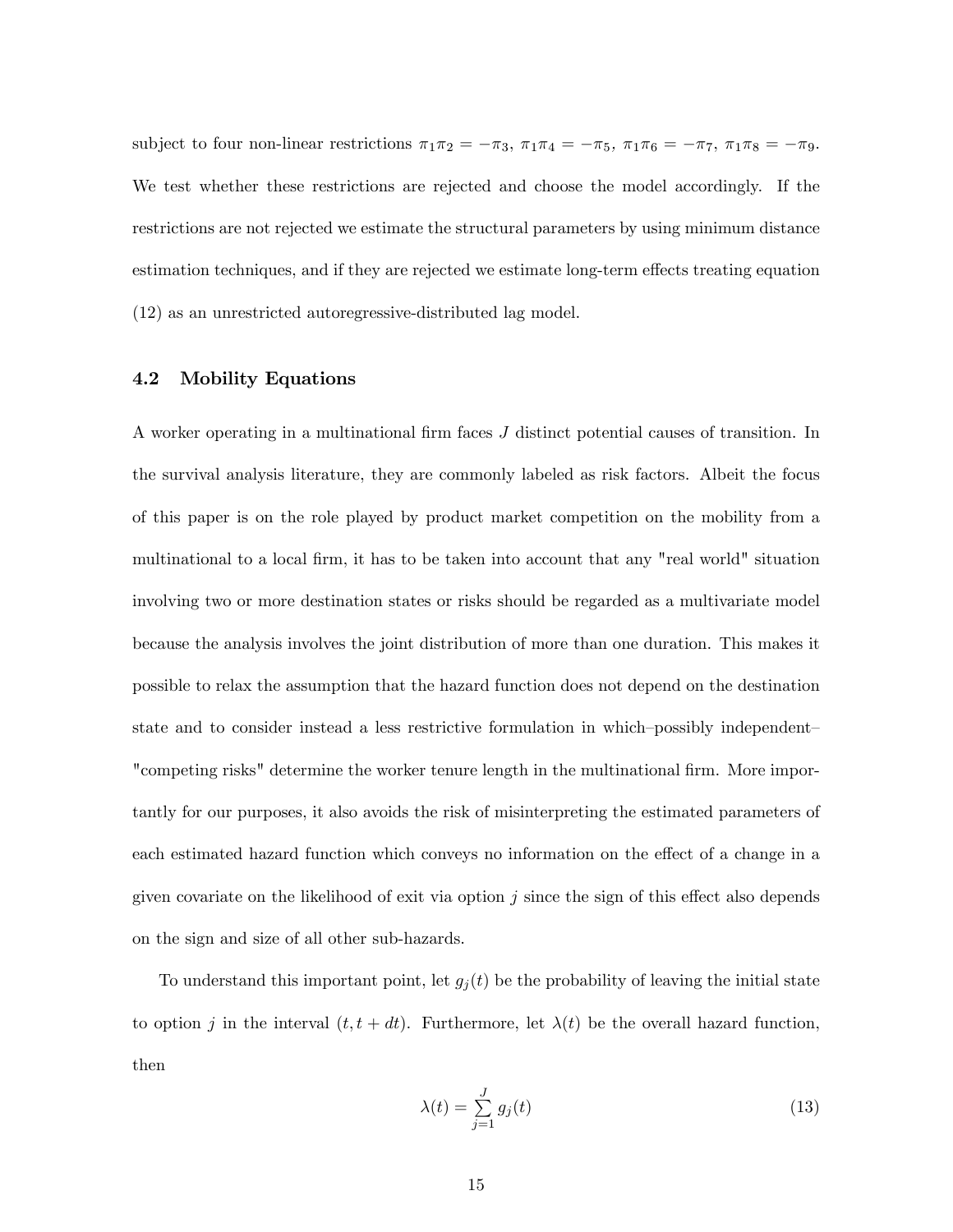If risks are independent the expression in  $(14)$  simplifies further to

$$
\lambda(t) = \sum_{j=1}^{J} \lambda_j(t) \tag{14}
$$

where  $\lambda_j(t)$  is the sub-hazard function for risk  $j$ .<sup>10</sup> We can therefore write the overall survival function as

$$
S(t) = \exp\left[-\sum_{j=1}^{J} \int_{0}^{t} \lambda_j(s) ds\right]
$$
 (15)

What we are interested in this paper is to assess the impact of a change in a given covariate on the probability of leaving the initial state via risk j. To achieve this objective let define  $f_j(t)$ as the density function of leaving the initial state at time t via risk j and  $P_j$  the probability of leaving the initial state via risk  $j$ . It follows that

$$
P_j f_j(s) = \lambda_j(s) S(s) \tag{16}
$$

Finally, if we integrate both sides over the range of s we obtain that

$$
P_j = \int_0^t \lambda_j(s)S(s)ds\tag{17}
$$

where  $P_j$  is simply the unconditional probability of leaving the initial state via risk j. As it is apparent from the expression in (18) this probability is a function of the parameters in all J risks trough the overall survival function, S and not only of  $\lambda_j$ . Thomas (1996) derives the general expression for the partial derivative of  $P_j$  with respect to  $x_j$  and shows that its sign is also a function of the parameters of all the hazards. Furthermore, he points

<sup>&</sup>lt;sup>10</sup>Even if we omit it for simplicity, it must be borne in mind that each  $\lambda_j$  is a function of a vector of covariates  $\mathbf{x}_j$ , its corresponding parameter vector  $\boldsymbol{\beta}_j$  and a vector of baseline parameters  $\boldsymbol{\theta}_j$ .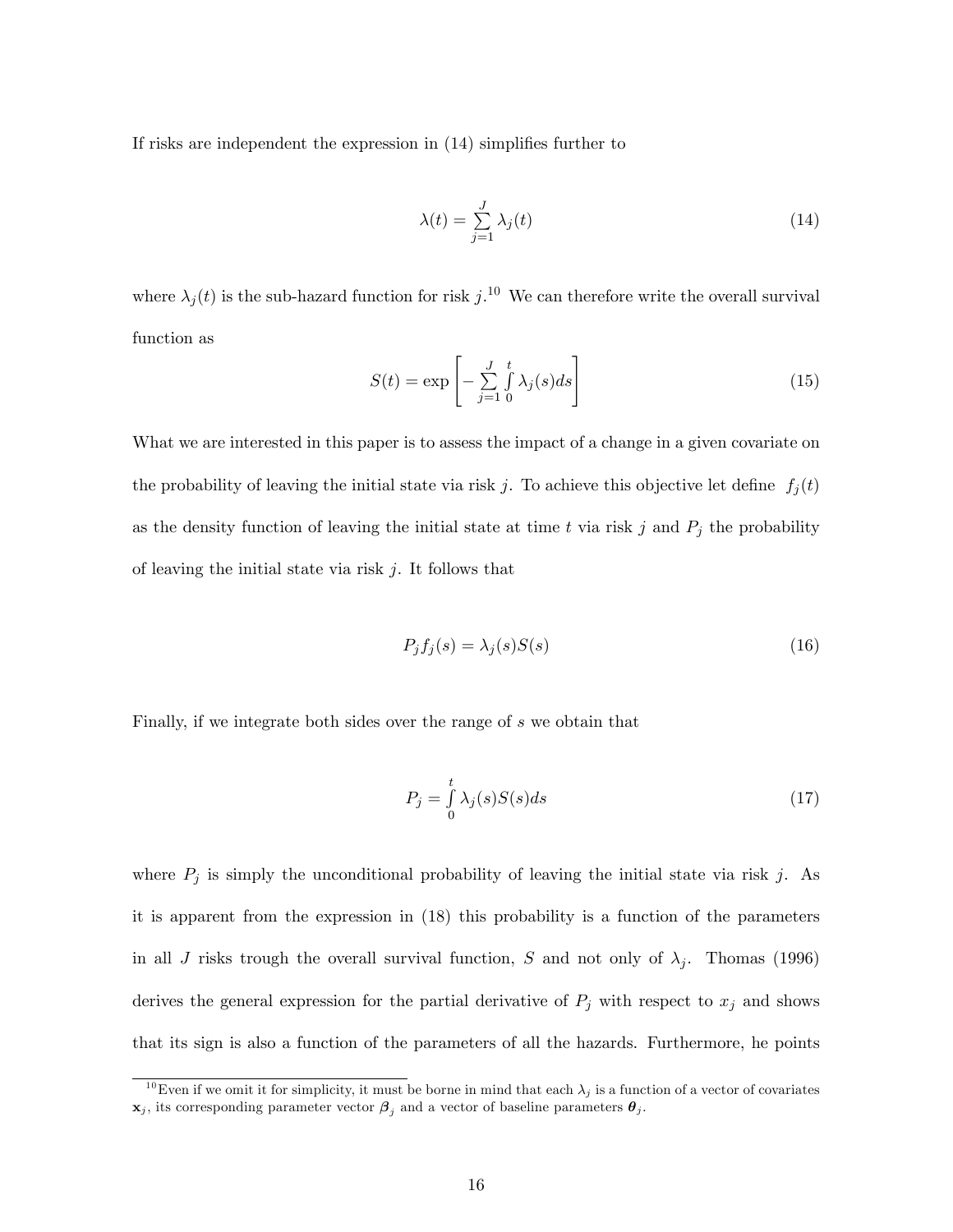out that obtaining the implied marginal effects can be computationally demanding even for simple parametric models. To circumvent this problem he suggests to focus instead on the conditional probability of leaving the initial state via risk j at time t,  $P_i(t)$ , where

$$
P_j(t) = \frac{\lambda_j(t)}{\lambda(t)}
$$
\n(18)

As it can be easily seen this variable also depends on all sub-hazard functions. If all of them are of the proportional hazard form

$$
\lambda_j(t) = \theta_j(t) \exp(\mathbf{x}_j' \mathbf{\beta}_j)
$$
\n(19)

it can be proved that the  $sgn(\partial P_j(t)/\partial x_j )$  is positive if  $\beta_{ji} > 0$  and  $\beta_{ji} > \beta_{ki} \ \forall k \neq j$ .<sup>11</sup>

The main aim of our analysis is to test the relevance of the two main hypothesis derived from the model of Fosfuri et al (2001). In particular, technological spillovers are more likely to materialize when the local and the multinational firm do not compete fiercely in the product market or sell in independent or vertically related markets. Among the covariates we include price-cost margins  $(pcm)$  to test whether the incentive for the multinational to keep the worker depends on the toughness of competition.<sup>12</sup> Their model also predicts that worker mobility, and therefore technology transfer, is more likely to occur when the absorptive capacity of the local firm is sufficiently high. To capture this we compute a firm-specific productivity gap between the multinational and non-multinational firms  $(pred\,gap)$ . The productivity gap measures are based on our productivity estimations commente upon in section 6.1. Thus, the

 $11$ <sup>The</sup> same argument also applies to the unconditional marginal effect if one is willing to restrict all the baseline hazard parameters to be equal.

 $12$  Following Aghion et al (2005) and Nickell (1996), the price cost margin we use at the firm level is measured by operating profits net of the cost of capital divided by value added. The cost of capital is assumed to be 0.085 for all Örms and time periods (same as Aghion et al assume). Our competition measure is simply the weighthed average of this across firms within the same three-digit industry.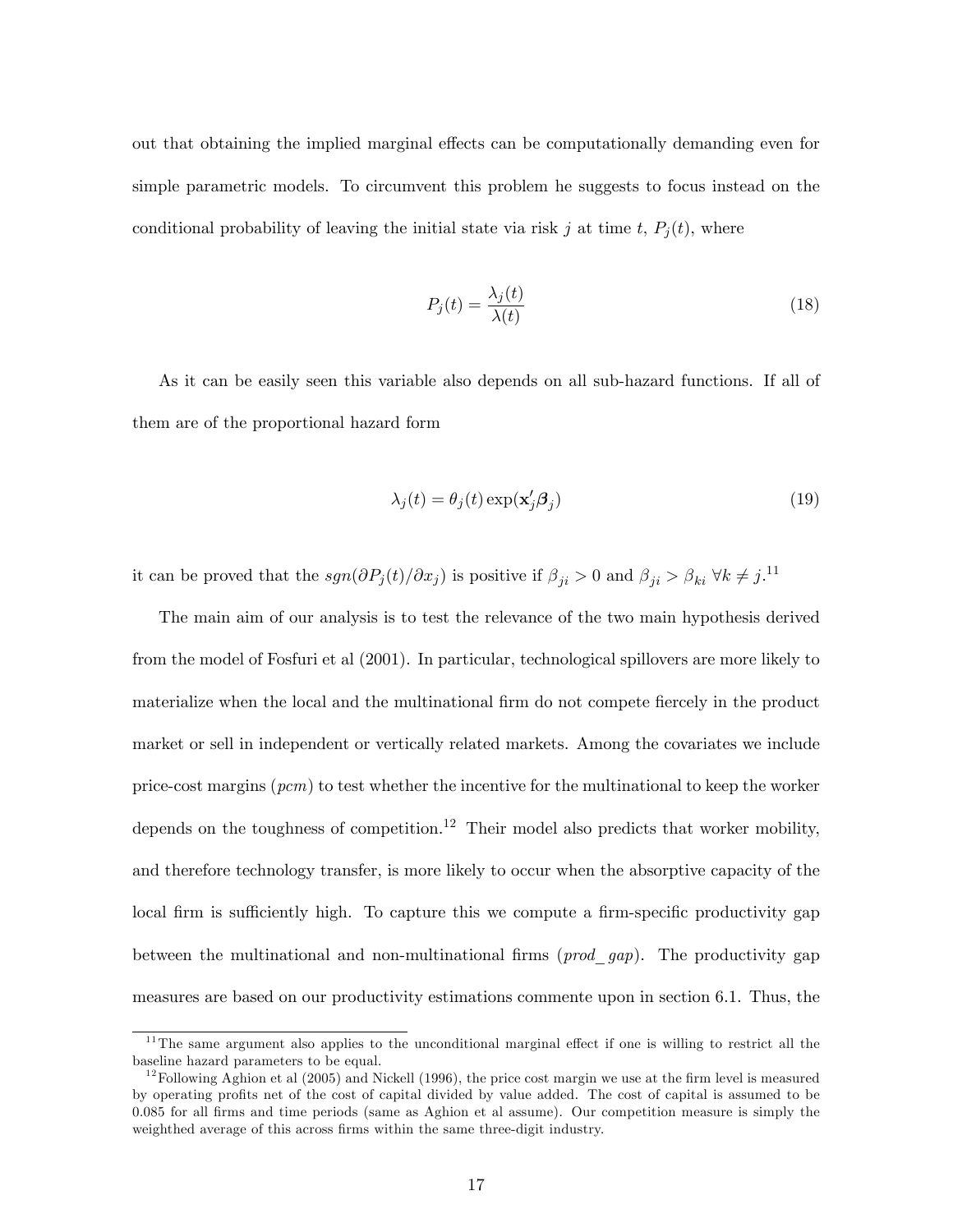main goal is to determine whether pcm and prod gap influence the probability of moving to a domestic firm, controlling for the other individual- and firm-specific covariates. As controlling covariates we include age, gender, marital and parenthood status, education level, income and location.

## 5 Econometric Results

### 5.1 Productivity Equations

Table (6) reports productivity equations for the sample of domestic non-multinational firms and the sample of multinational firms, including both foreign and domestically owned.<sup>13</sup> In addition to the standard input variables (materials, labor and capital) each equation includes several additional regressors, which represent the share of workers who have previously worked in a multinational (*MNE*, *high-education-MNE*, *low-education-MNE*, *domestic-MNE* and foreign MNE, respectively) and the share of other workers previously employed in nonmultinational firms  $(non-MNE)$ .<sup>14</sup> We believe that gaining experience that may become useful for the another firm takes some time, and include in the shares only workers with a previous tenure of at least 2 years.<sup>15</sup>

Obviously, we are mostly interested in the sign and size of  $\gamma_{MNE}$  as estimated on the sample of non-multinational firms since this is technology transmission channel we are focusing on. Indeed, this coefficient turns out to be positive and statistically significant at the 10 percent level (see column (i)). Furthermore, the magnitude of  $\gamma_{MNE}$  is economically sizeable since it implies a productivity premium as large as 0.414. This means that workers hired from

 $13$ Productivity estimations are carried out at the plant level since plant-level data for capital stocks, materials and labor are more detailed.

 $14$  High education is defined as more than 12 years of education and low education 12 years or less.

 $15$  We also experimented with a different number of minimun tenure years. All our overall results are broadly confirmed when we allow for at least one tenure year in the previous job.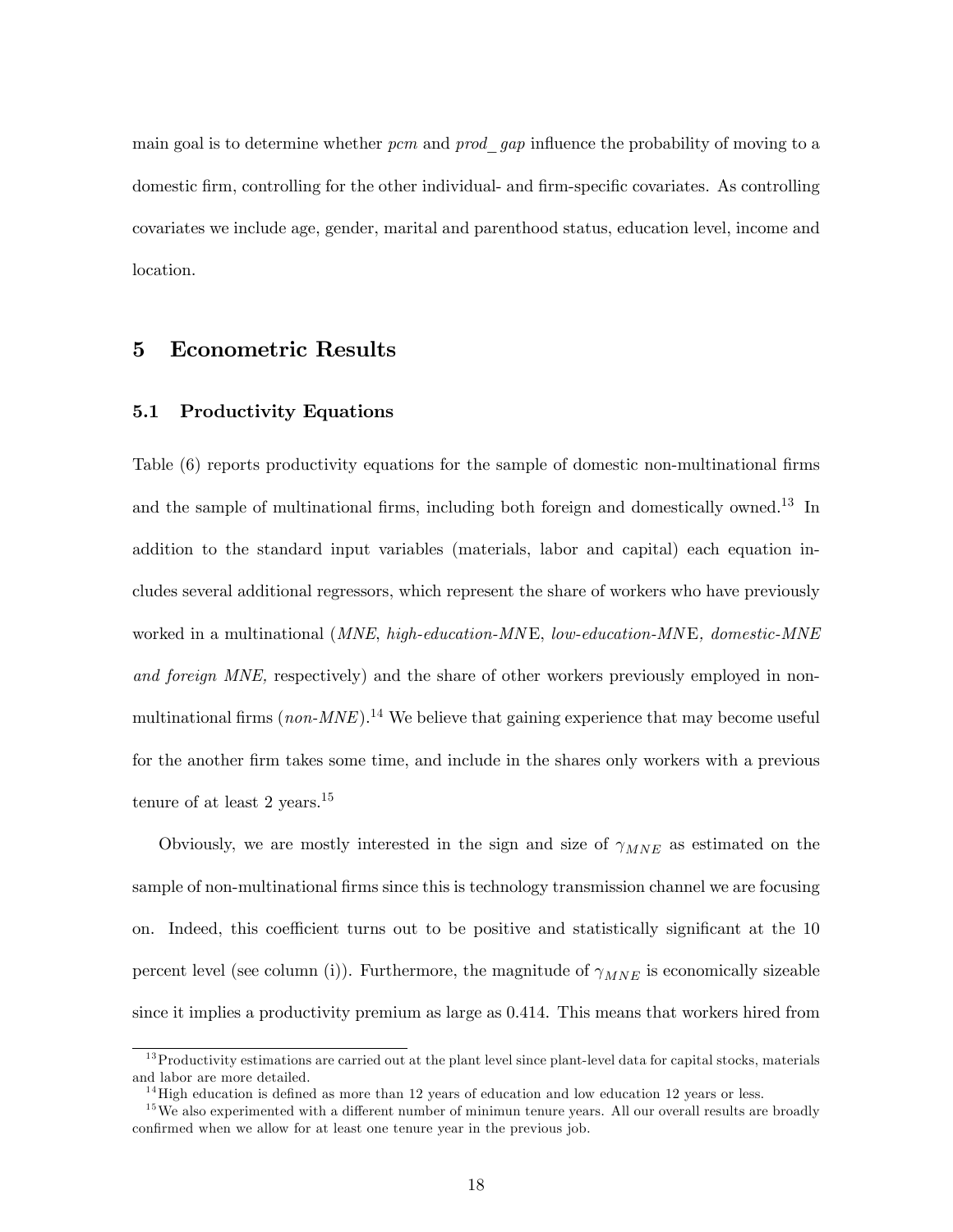MNEs contribute on average 41.4% more to the productivity of the plant than the incumbent workers.

However, in order for our identification approach to be convincing we also have to show that the productivity premium we estimate is peculiar to the type of worker mobility we are focusing on, that is the transitions from multinationals to domestic non-multinational firms. The first alternative explanation we have to rule out is therefore the possibility that what matters for the productivity of domestic non-multinational firms is simply the hiring of new employees, regardless of the characteristics of their previous work place. This might be the case, for instance, because new hires have better skills or are likely to put more effort in order to get tenure or, more simply, to reveal their unknown ability type. This alternative hypothesis can be tested by looking at the parameter  $\gamma_{non-MNE}$  as estimated in the sample of domestic non-multinational firms (see column  $(i)$ ). It turns out that the estimated parameter is much smaller in size  $(0.045)$  and not different from zero at conventional statistical levels. Taken at its face value, this Önding corroborates the hypothesis that technology spillovers through worker mobility are associated to transitions from multinationals to domestic nonmultinational firms.

The basic assumption of our approach so far has been that the direction of spillovers through worker mobility is from multinationals to non-multinationals, and consequently that spillovers are not relevant in the opposite direction. This has not necessarily to be the case, however, because, for instance, multinational and purely domestic firms might have complementary comparative advantages. If this is the case, multinationals could benefit from hiring workers with a more pronounced local background. If this is the case  $\gamma_{non-MNE}$  should enter with a positive sign in the equation estimated on the sample of multinational firms. This conjecture, however, is not supported by the data since this parameter is not statistically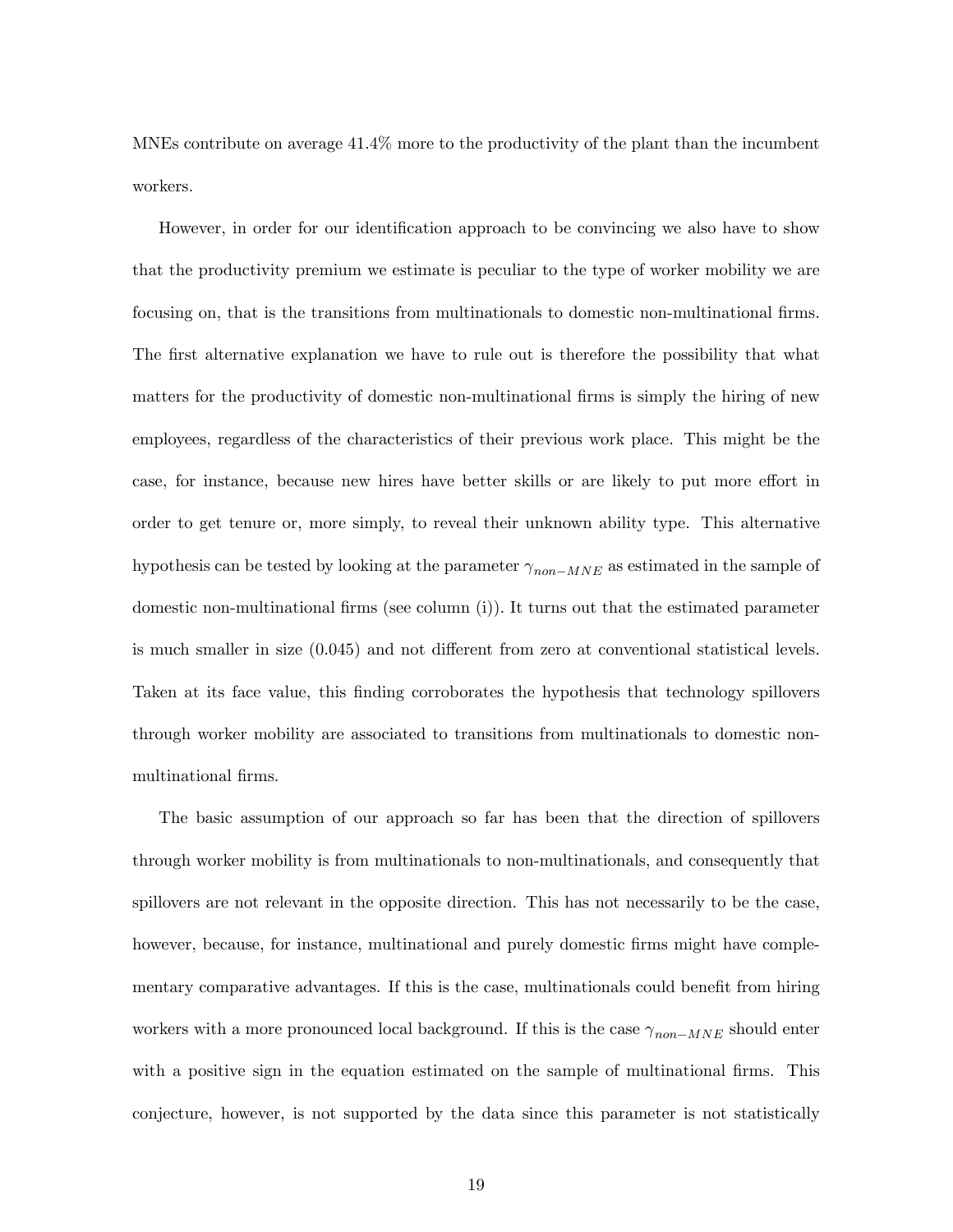different from zero, albeit positively signed  $(0.304)$  as shown in column (iv).

Results presented in columns (i) and (iv) are based on the assumption that the productivity premium is a constant parameter. However, this might be too restrictive since it might depend on both worker and MNE characteristics. In order to shed light on this issue we allow this parameter to vary depending on the level of education of moving workers (column (ii) and  $(v)$ ) or, alternatively, on whether the multinational firm workers move from is domestically or foreign owned (columns (iii) and (vi)). When we focus on non-multinationals (column (ii)), punctual estimates suggest that the productivity premium for workers with high education is larger (56.8%) compared to less educated workers (25.2%). However, the latter is not significantly different from zero at any conventional level whereas the former is significant only at 12 per cent level (see column (ii)). As to domestic as opposed to foreign multinationals, the coefficient for the share of workers with experience from foreign multinationals  $\gamma_{foreign-MNE}$ is not significant. The effect of workers with experience from multinationals seems therefore to be driven by the workers previously working in domestic multinationals. Here the productivity premium turns out to be as high as  $61.3\%$  (column (iii)). Once again no effect whatsoever is found in the sample of multinational firms (column  $(v)$ ) and  $(vi)$ ).

#### [Table 6 here]

All the results reported so far are based on the crucial assumption that inputs can be treated as strictly exogenous. This in turn rules out the possibility that firm managers may adjust input levels-including the share of workers with previous MNE experience-after observing present or past productivity shocks. In order to address this legitimate concern and to test-at least qualitatively-for the robustness of our previous findings to violations of the strict exogeneity assumption, we also report the GMM-system estimations of the dynamic model specified by equation  $(12)$  on the sample of non-multinational firms.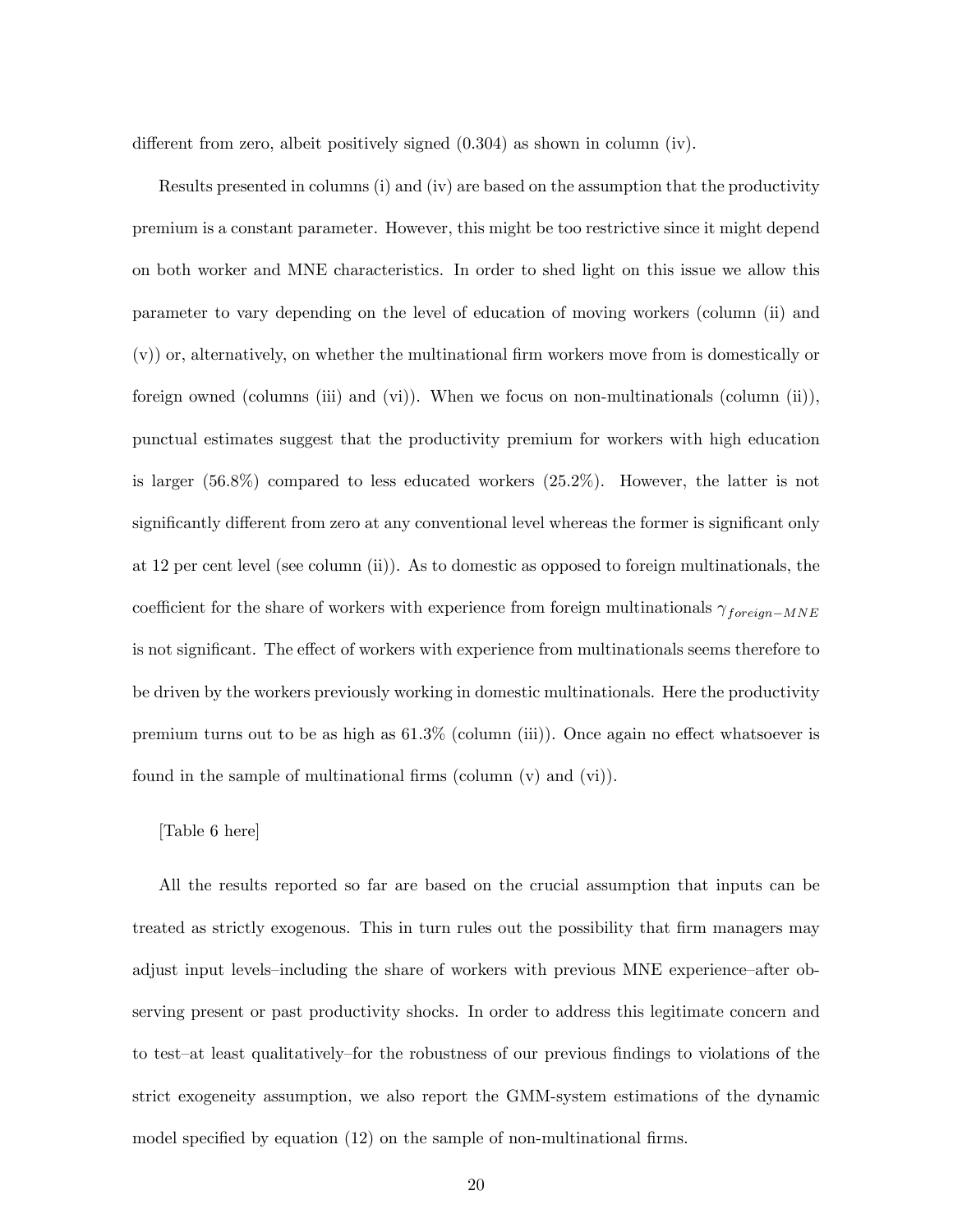Table (7) shows the results for the model using earlier instruments dated t-2 for the equations in first differences and instruments dated t-1 for the equations in level. In all columns the test statistics indicate, as expected, that there is evidence of first but not of second order serial correlation when the  $5\%$  significant level is used as threshold. As for the Sargan-Hansen test, the validity of the instrument set is not rejected at the  $1\%$  significance level in all equations. However, the common factor restrictions implied by the theory are rejected in all equations. This in turn implies that we cannot impose these restrictions to our data and consequently we cannot recover the implied structural parameters. Nevertheless, we can still interpret our estimated model as an unrestricted autoregressive-distributed lag structure and compute the corresponding long-run effects. Rather comfortingly, the long run effect computed on the MNE variable (column  $(i)$ ) turns out to be positive and significant at conventional statistical levels (1.306 with an associated standard error of 0.774). Analogously, when we allow the long run effect to vary depending on MNE nationality, it is the domestic-MNE effect which is found to be positive and significant  $(1.561 \text{ with an associated standard})$ error of 0.871, see column (iii)). Needless to say, these additional findings are fully consistent with our previous results obtained with more restrictive estimation methods.

#### 5.2 Mobility Equations

In assessing the effect of product market competition and absorptive capacity on worker mobility from multinationals to purely domestic firms, we first identify those workers who are employed in a multinational in 1997–that is our first sample year–and we trace them over the entire sample period.

In the first set of equations (Table 8) we distinguish two destination states: to a purely domestic firm (columns (i)-(ii)) and to a different multinational firm, regardless of its nation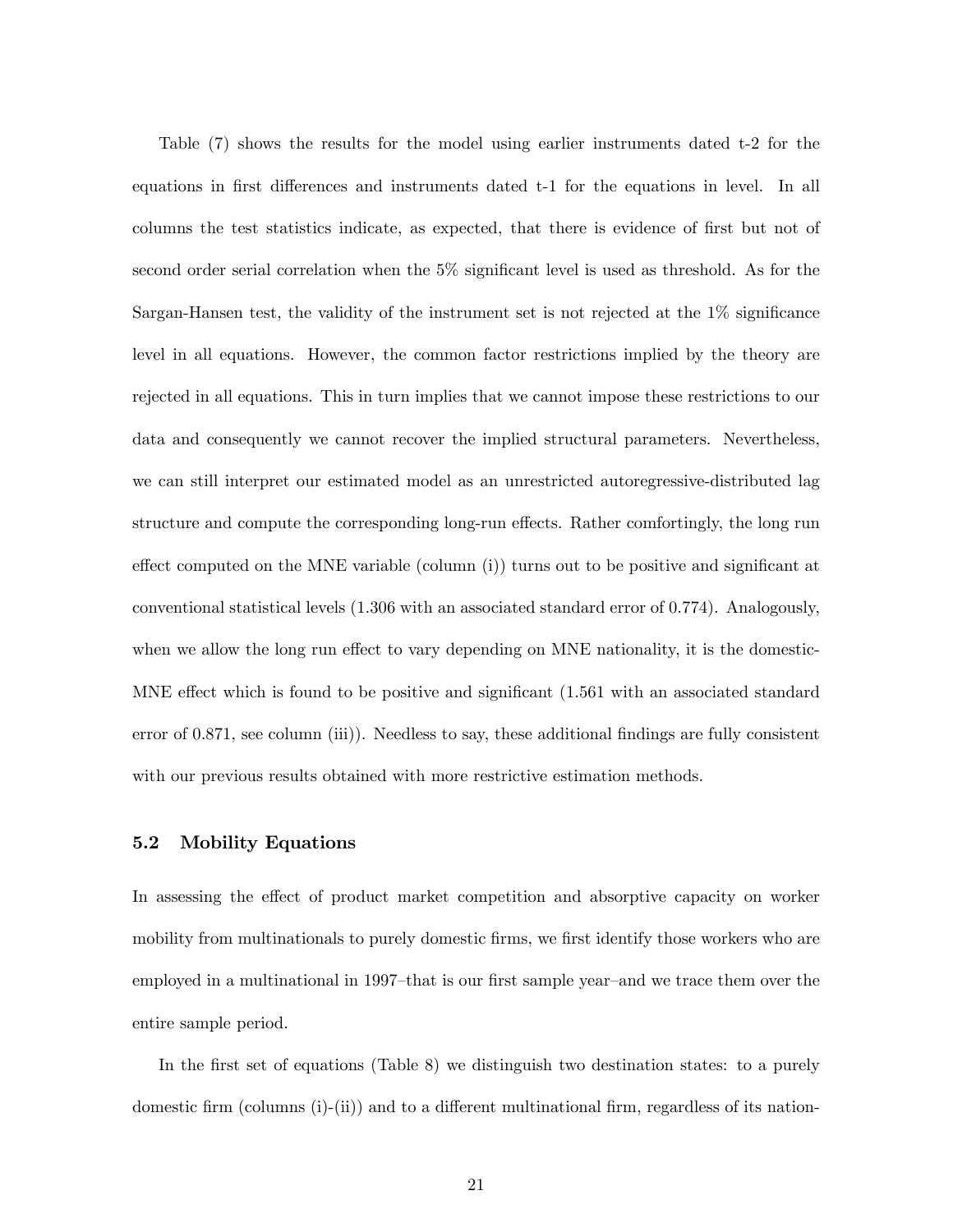ality (columns (iii)-(iv)). All other individuals are therefore treated as censored. Overall we have a sample of 202,936 individuals. Of those 9,610 are found to move to a purely domestic firm and  $25,106$  to a different multinational firm.

In order to test the predictions of Fosfuri et al (2001), we compute the time varying three-digit price-cost margin (PCM) of the multinational firm a given worker is employed by as proxy for the competitive environment. As main proxy for absorptive capacity, we use the productivity gap between the same MNE and the average domestic non-MNE firm in the same three-digit industry. Since this measure could be sensitive to extreme observations, particularly in small industries, we also use the same measure at the two-digit level as robustness check.

Predictions from received theory suggest that PCM should enter with a positive sign and productivity gap with a negative sign in the purely domestic destination state sub-hazard function. In all regressions, we also include several standard individual level variables: age, gender, marital and parenthood status, educational level, income and location. Finally, this baseline model is augmented with (log) Örm size and with a set of aggregate time dummies capturing aggregate business cycle effects.

Results in Table 8 confirm received theoretical predictions. In the sub-hazard function for the purely domestic firm destination state, the coefficient on the productivity gap is indeed negative and statistically significant in both columns  $((i)-(ii))$ . Furthermore, the sign on the PCM variable is positive and statistically significant in both columns and thus consistent with theoretical predictions. The estimated parameters on age, gender and income are negative in all columns, implying that all these variables slow down the transition to purely domestic firms. On the other hand, the educational level and the Helsinki location, both enter with a positive sign. This, in turn, suggests that the increase in these two variables accelerates the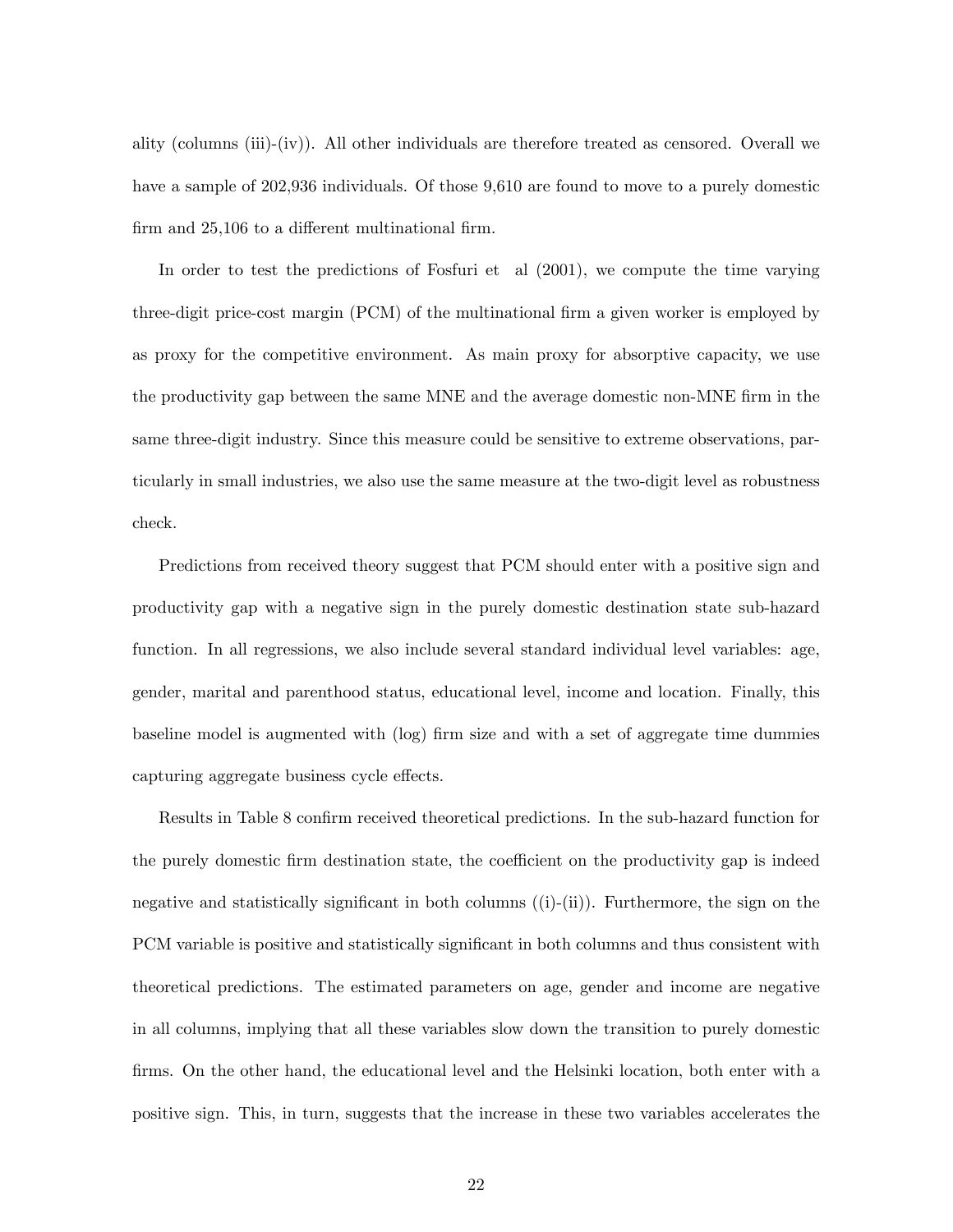transition to purely domestic firms.

As explained in section 4.2, the sign of the impact of a covariate on the probability of leaving the initial state via mobility to a purely domestic Örm is not given by the sign on the same covariate in the purely domestic Örm destination state sub-hazard function. For this reason, we also report (column (iii)-(iv)) the sub-hazard functions for the multinational destination state. As it can be easily seen, the estimated parameters on PCM are positive, statistically significant and larger in size compared to the domestic firm destination state. This additional Önding does not allow us to conclude unambiguously that less competition increases the probability of moving to a purely domestic firm.

#### [Table 8 here]

In the second set of estimates, we further distinguish between destination to a domestic firm operating in the same three-digit industry and to a domestic firm operating in a different three-digit industry. In this way we aim to capture whether the effect of competition and absorptive capacity on worker mobility differ when the destination firm is competing in the same as opposed to a different three-digit industry. Indeed, Fosfuri et al  $(2001)$  predict that technological spillovers are more likely to materialize when the local and the multinational firm do not compete fiercely in the same product market or sell in independent or vertically related markets. Thus, the degree of competition–as measured by the industry level price cost margin–should indeed have a greater effect on worker mobility in the same industry.

#### [Table 9 here]

The results for intra-industry mobility are displayed in columns (i)-(ii) and for interindustry in columns (iii)-(iv) in Table 9. Our results on the effect of the competitive stance are coherent with the theoretical predictions. Lack of competition, as measured by price-cost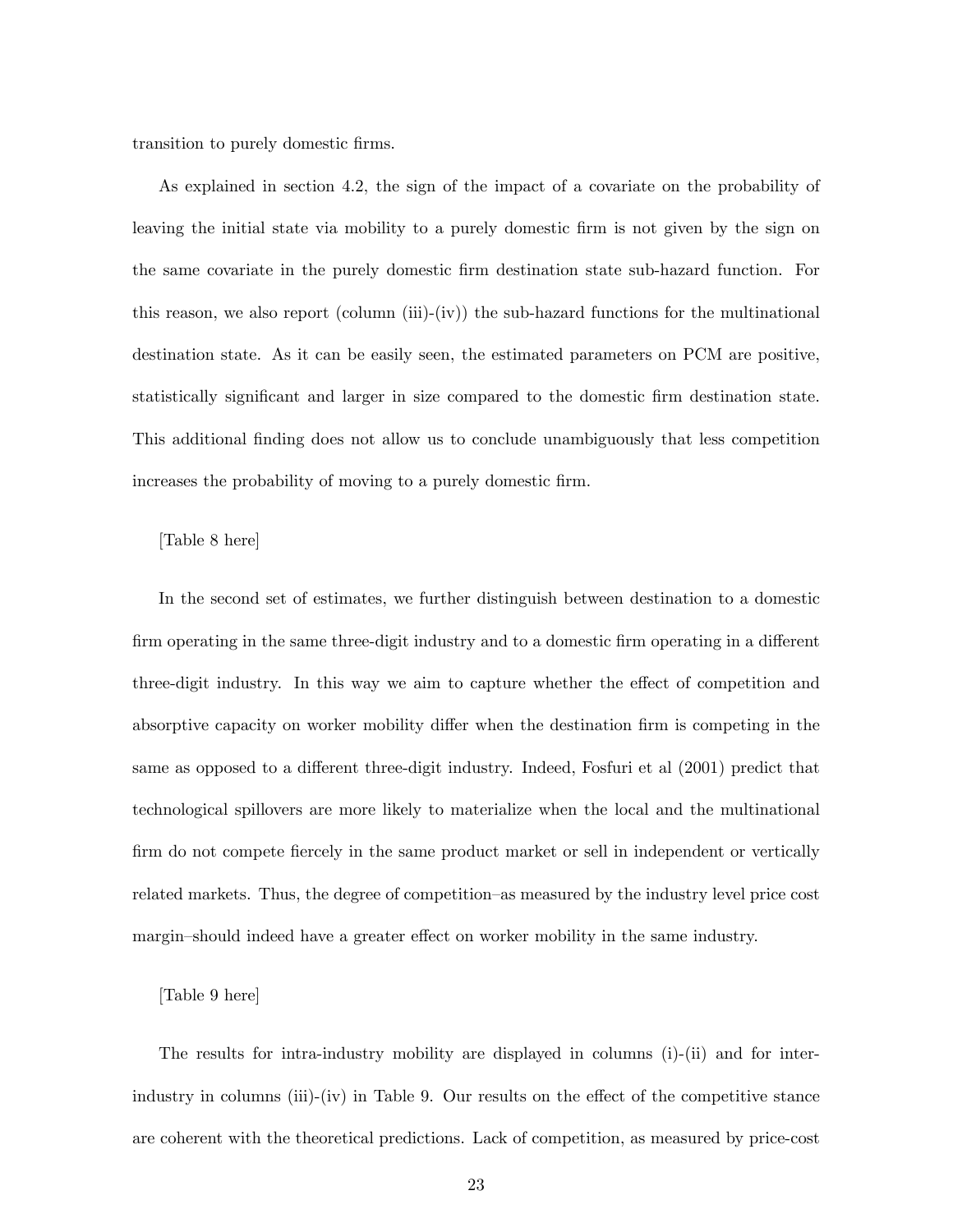margin, is found to have a positive and significant effect on both inter- and intra-industry mobility. However, the size of the effect is much larger on the latter, as one would expect.<sup>16</sup> Analogously, the productivity gap enters with a negative sign in both sets of equations. Once again the size of the effect is larger on intra-industry mobility. Thus, technological distance seems to deter intra-industry mobility more than inter-industry mobility.

## 6 Conclusions

In this paper we exploit a large longitudinal employer-employee dataset for Finland to test for the effect of product market conditions on worker mobility from multinational to domestic firms. In doing so we first document the size of this phenomenon. Overall, purely domestic firms are found to hire mainly workers moving from other domestic firms. However, worker mobility from multinationals, both domestic and foreign, is not trivial and has grown substantially over our sample period. In 2004, for instance, the share of workers in domestic firms with previous tenure in a MNE is as high as 6.4%.

Secondly, we provide evidence that workers with previous tenure in a MNE are more productive compared to other workers employed in purely domestic Örms. In particular, workers hired from MNEs contribute on average  $41.4\%$  more to the productivity of the plant than the incumbent workers. This preliminary Önding allows us to conclude that the transmission mechanism we are interested in is indeed present in our data.

Finally, or main results point out that worker mobility from MNEs to local firms is more likely to occur when competition is low and when local firms are not too far from the technological frontier. This evidence is consistent with the theoretical predictions coming from

 $16$ Note also that the size is also larger compared to the multinational destination state (table 8, columns (iii) and (iv)). Therefore we can unambiguosly conclude that less competition has a positive probability on observing transitions to the intra-industry domestic non-MNE destination state.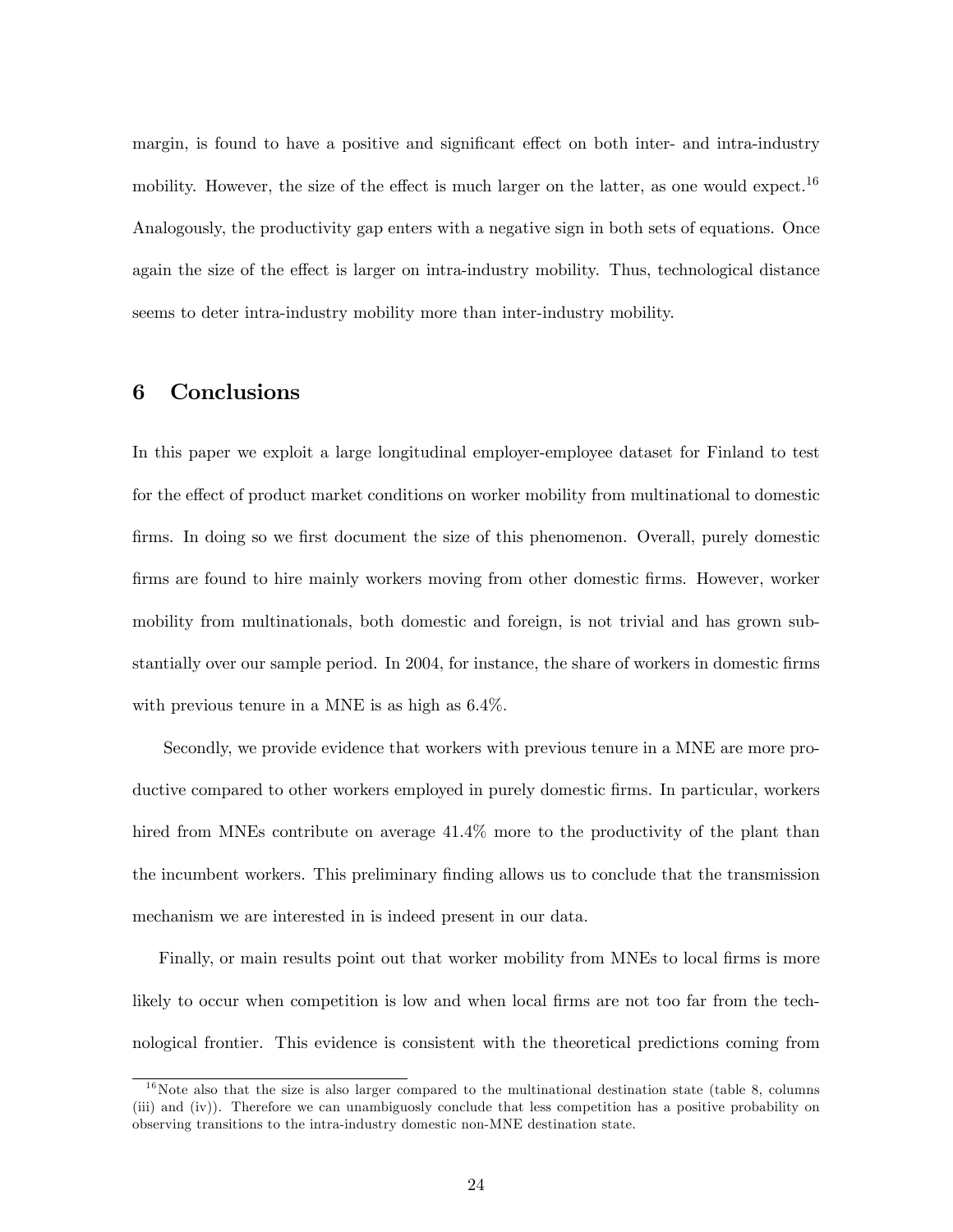Fosfuri et al model. More generally, this paper shows the presence of an additional, and possibly counterintuitive, channel trough which competition can affect productivity.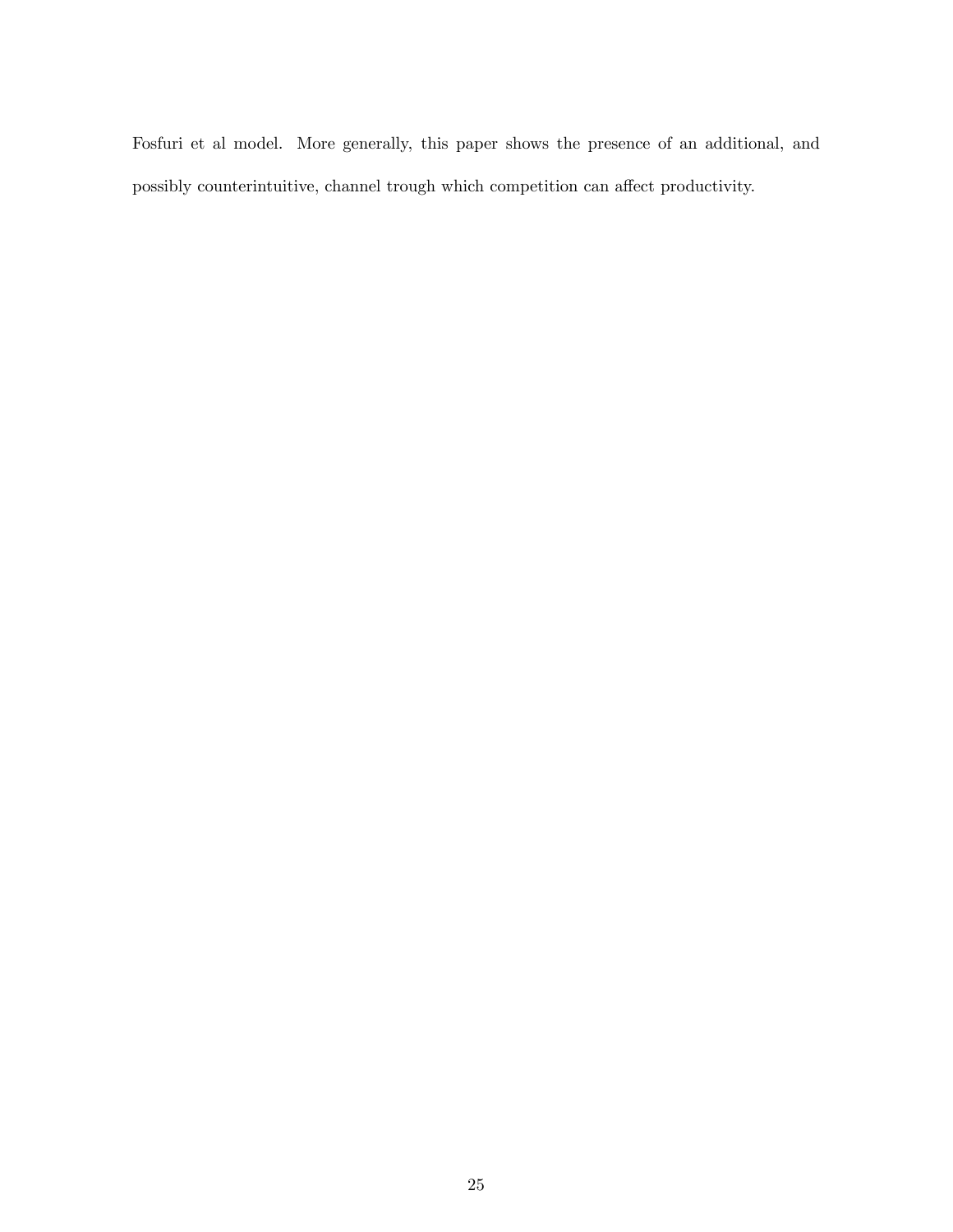## References

- [1] Aghion, F., N. Bloom, R. Blundell, R. Griffith and P. Howitt (2005), Competition and Innovation: An Inverted-U Relationship, Quarterly Journal of Economics, 120, 701-728.
- [2] Arellano, M. and S. Bond (1991), Some Tests of Specification for Panel Data: Monte Carlo Evidence and an Application to Employment Equations, Review of Economic Studies, 58, 277-297
- [3] Balsvik R. (2011), Is Labor Mobility a Channel for Spillovers from Multinationals? Evidence from Norwegian Manufacturing." Review of Economics and Statistics, 93, 285-297
- [4] Barba Navaretti G. and A. J. Venables (2004), Multinational Firms in the World Economy, Princeton University Press
- [5] Benfratello L. and A. Sembenelli (2006), Foreign Direct Investment and Productivity, Is the Direction of Causality so Obvious?, International Journal of Industrial Organization, 24, 733-751
- [6] Blomström M and A. Kokko (1998), Multinational Corporations and Spillovers, Journal of Economic Surveys, 12, 247-277
- [7] Blundell, R. and Bond, S. (1998), Initial Conditions and Moment Restrictions in Dynamic Panel Data models", Journal of Econometrics, 87, 115-143
- [8] Blundell, R. and Bond, S. (2000), GMM Estimation with Persistent Panel Data: an Application to Production Functions, Econometric Reviews, 19(3), 321-340
- [9] Blundell, R., Bond, S. and Windmeijer, F. (2000), Estimation in Dynamic Panel Data Models: Improving the Performance of the Standard GMM Estimators", Advances in Econometrics, 15, 53-91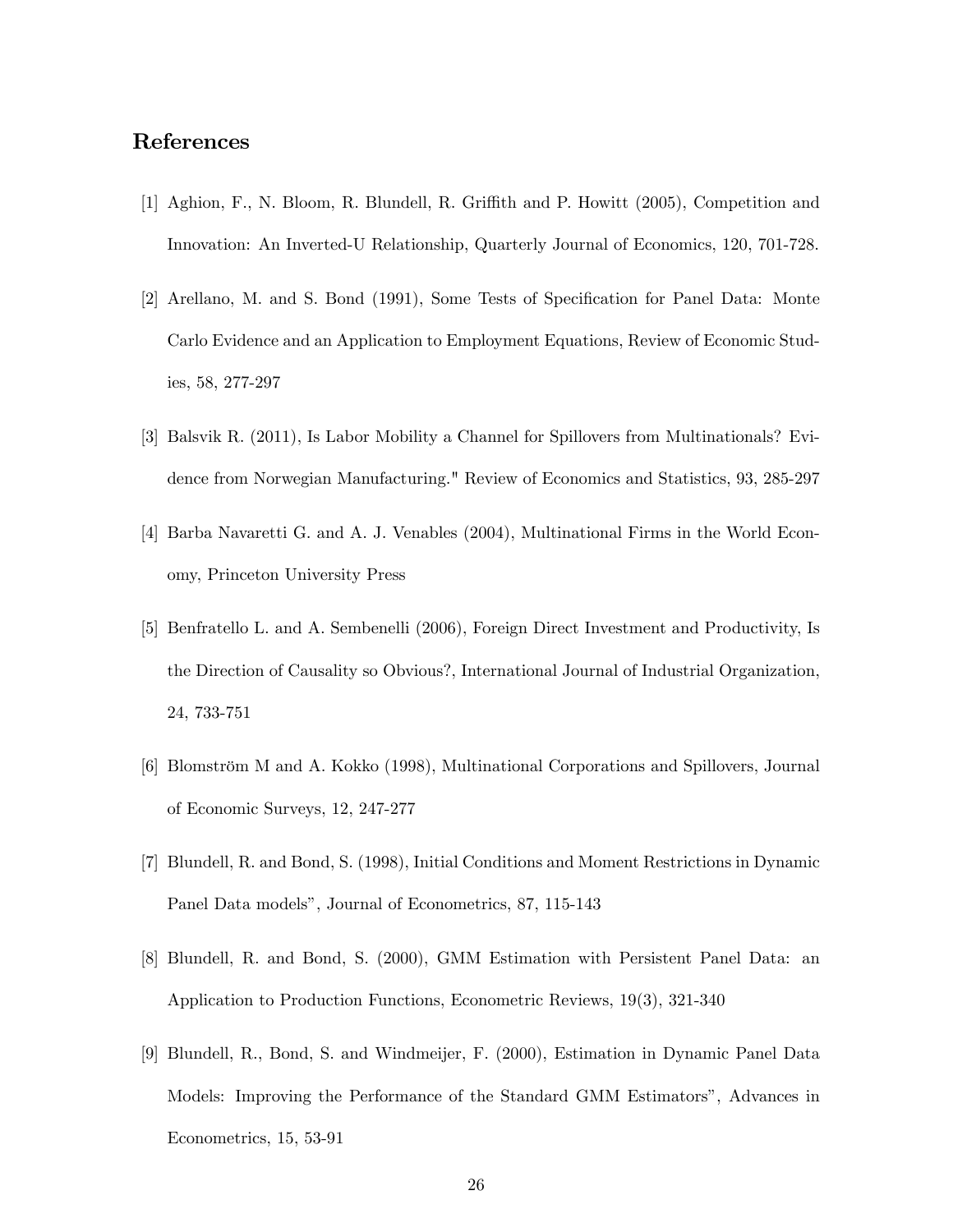- [10] Fosfuri A, M. Motta and T. Rende (2001), Foreign Direct Investment and Spillovers through Workers' Mobility, Journal of International Economics, 53, 205-222
- [11] Glass A. J. and K. Saggi (2002), Multinational Firms and Technology Transfers, Scandinavian Journal of Economics, 104, 495-513
- [12] Gorg H and E Strobl (2005), Spillovers from Foreign Firms through Workers Mobility: An Empirical Investigation, Scandinavian Journal of Economics, 107, 693-709
- [13] Griffith R. (1999a), Productivity and Foreign Ownership in the UK Car industry", IFS working paper 99/11.
- [14] Griffith R. (1999b), Using the ARD Establishment Data to Looking at Foreign Ownership and Productivity in the United Kingdom, Economic Journal, 109, 416-442.
- [15] Harris, R. (2002), Foreign Ownership and Productivity in the United Kingdom Some Issues When Using the ARD Establishment Level Data, Scottish Journal of Political Economy, 47, 318-335.
- [16] Harris, R. and Robinson, C. (2003), Foreign Ownership and Productivity in the United Kingdom. Estimates for U.K. Manufacturing Using the ARD, Review of Industrial Organization, 22, 207-223
- [17] Ilmakunnas, P, M. Maliranta and H. Pesola (2009), Spillovers From Multinationals to Domestic Firms: An Empirical Analysis of the Profitability Effects of Labor Flows, Helsinki School of Economics, Mimeo
- [18] Martins P. S (2008), Paying More to Hire the Best? Foreign Firms, Wages and Worker Mobility, IZA Discussion Paper, 3607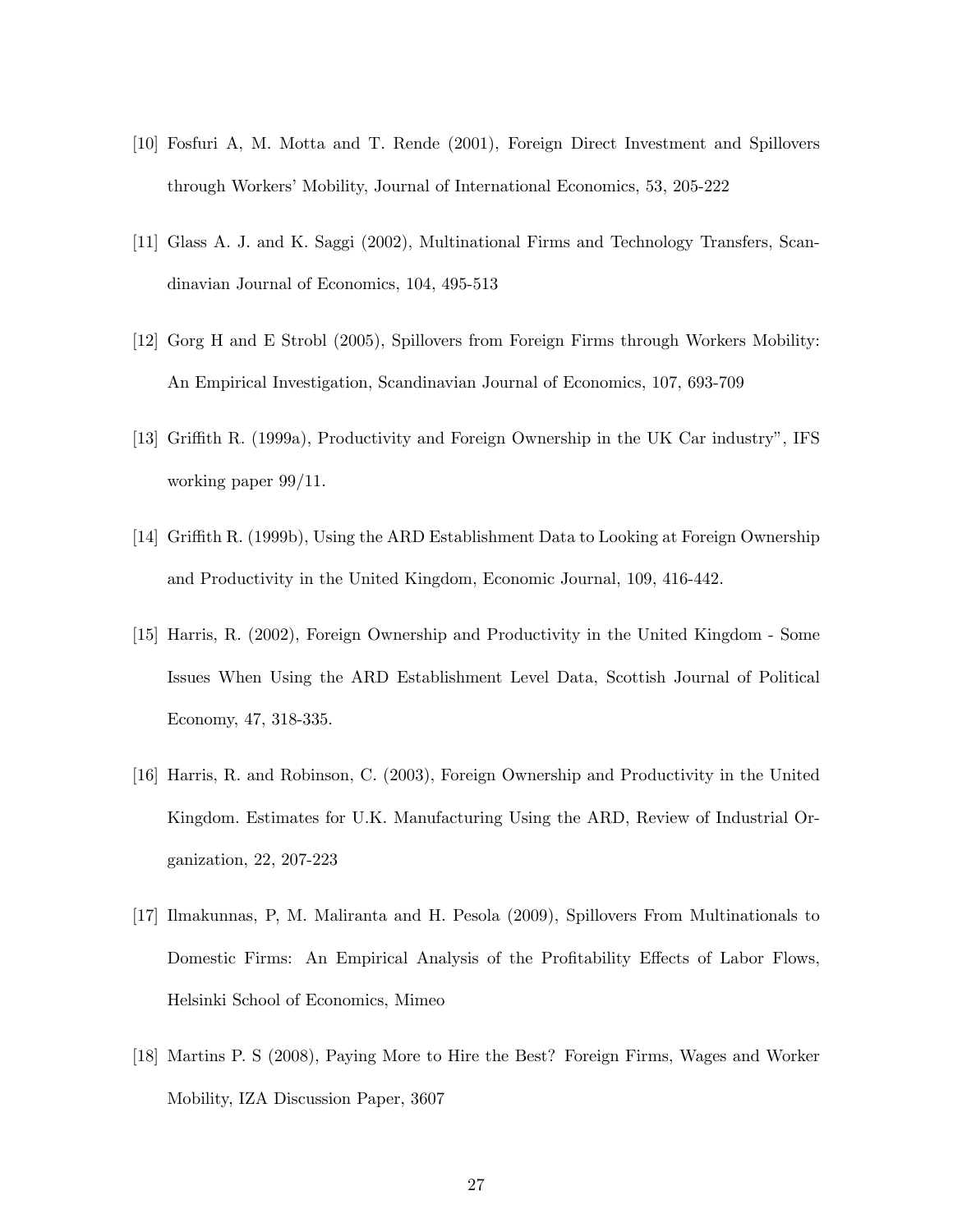- [19] Nickel S. J. (1996), Competition and Corporate Performance, Journal of Political Economy, 104, 724-746
- [20] Pesola, H. (2007), Foreign Ownership, Labour Mobility and Wages, HECER Discussion paper, 175
- [21] Smarzynska Javorcik B. (2004), Does Foreign Direct Investment Increase the Productivity of Domestic Firms? In search of Spillovers through Backward Linkages, American Economic Review, 94, 605-627
- [22] Thomas, J.M. (1996), On the Interpretation of Covariate Estimates in Independent Competing Risks Models, Bulletin of Economic Research, 48, 27-39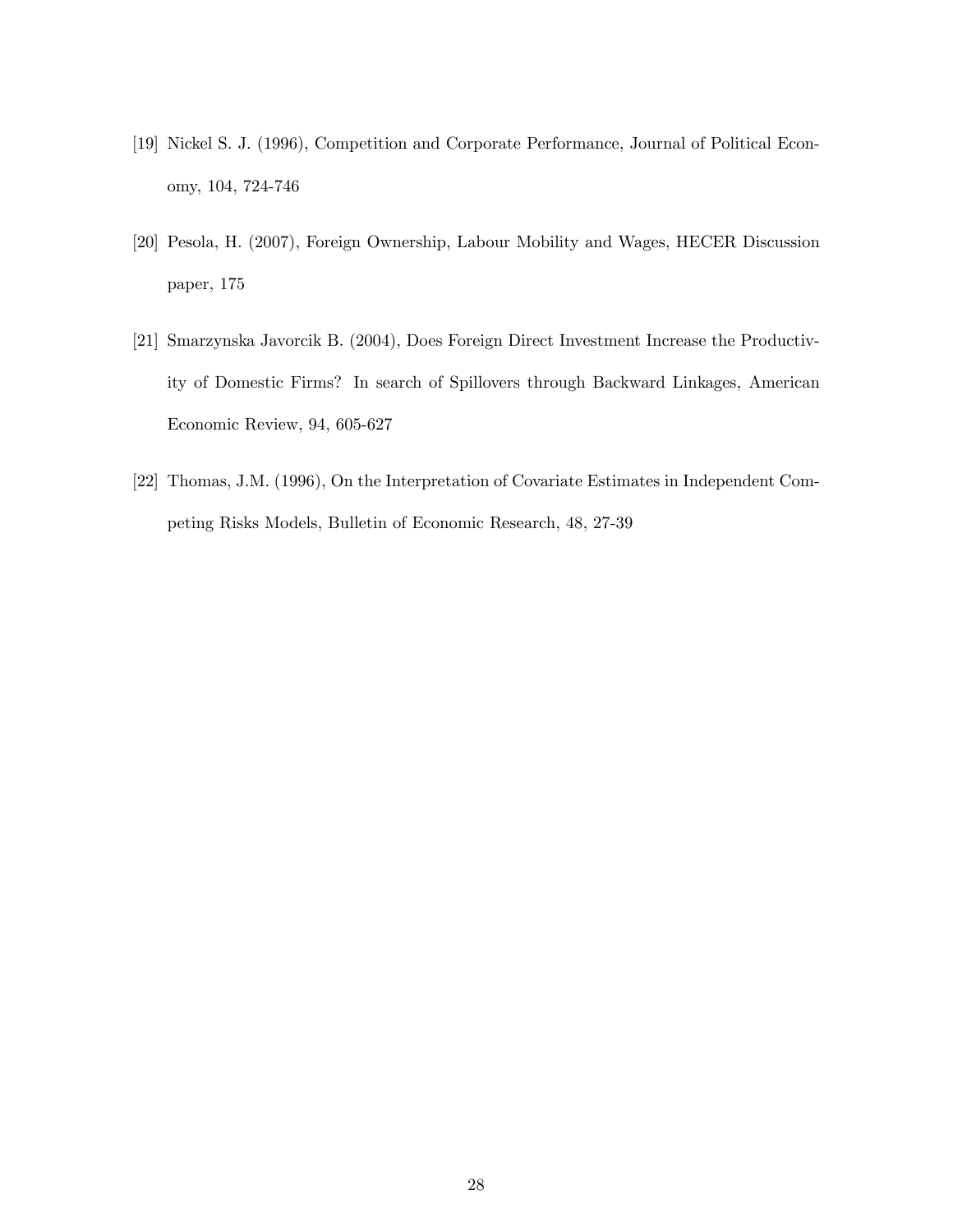## 7 Tables

|      | Firms | Non-MNEs | Domestic MNEs | Foreign MNEs | Plants | Non-MNEs | Domestic MNEs | Foreign MNEs |
|------|-------|----------|---------------|--------------|--------|----------|---------------|--------------|
| 1997 | 1,880 | 1.234    | 410           | 236          | 2,813  | 1,453    | 972           | 338          |
| 1998 | 2,039 | 1,332    | 431           | 276          | 2,981  | 1,546    | 970           | 465          |
| 1999 | 2,140 | 1,409    | 429           | 302          | 3,042  | 1,616    | 922           | 504          |
| 2000 | 2,125 | 1,377    | 441           | 307          | 3,007  | 1,570    | 938           | 499          |
| 2001 | 2,264 | 1,489    | 448           | 330          | 3,188  | 1,680    | 955           | 553          |
| 2002 | 2,194 | 1,393    | 483           | 318          | 3,095  | 1,547    | 995           | 553          |
| 2003 | 2,184 | 1.347    | 525           | 312          | 3.137  | 1,520    | 1,034         | 583          |
| 2004 | 2.287 | 1,391    | 577           | 319          | 3.256  | 1,556    | 1.107         | 593          |

Table 1. Number of sample firms and plants by firm ownership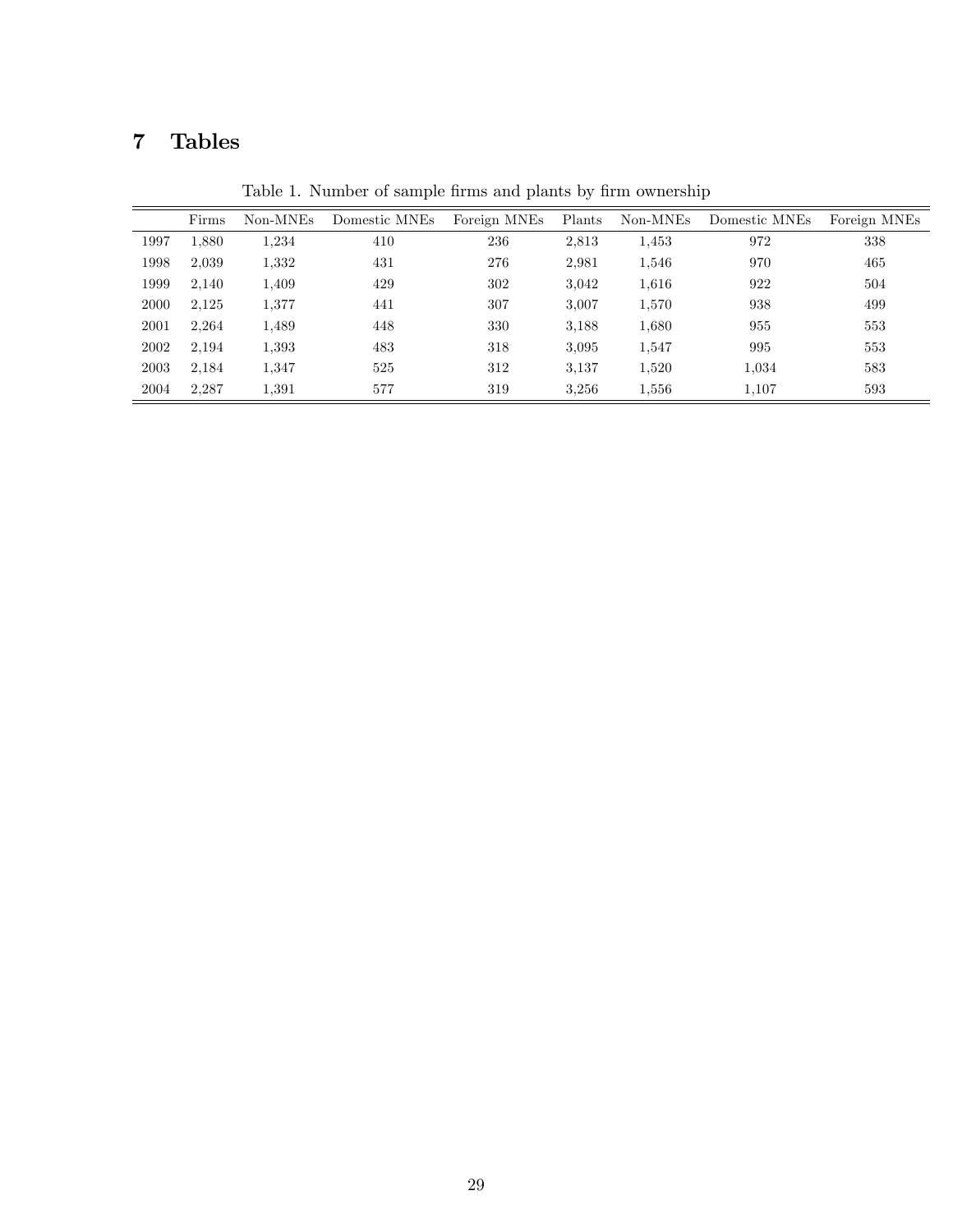|                  | Non-MNEs | Dom-MNEs  | For-MNEs  |
|------------------|----------|-----------|-----------|
| Turnover         | 6302.6   | 123194.3  | 50861.5   |
|                  | (3312.6) | (16762.3) | (19120.1) |
|                  | 48.1     | 368.1     | 222.8     |
| <b>Employees</b> | (30.6)   | (111.7)   | (96.2)    |
|                  | 2164.5   | 30499.0   | 14505.9   |
| Value Added      | (1289.5) | (5417.4)  | (5906.3)  |
|                  | 0.268    | 0.352     | 0.233     |
| Wages/Turnover   | (0.247)  | (0.191)   | (0.176)   |
|                  | 0.458    | 1.866     | 1.900     |
| Capital/Turnover | (0.246)  | (0.289)   | (0.237)   |
|                  | 0.023    | 0.032     | 0.024     |
| R&D/Turnover     | (0.003)  | (0.009)   | (0.010)   |
| PCM              | 0.047    | 0.030     | 0.400     |
|                  | (0.162)  | (0.181)   | (0.247)   |

Table 2. Descriptive statistics on sample firms by ownership (1997-2004 mean and (median))

Note: Gross operating profits are computed as averages for firms in three-digit industries with at least 5 firms.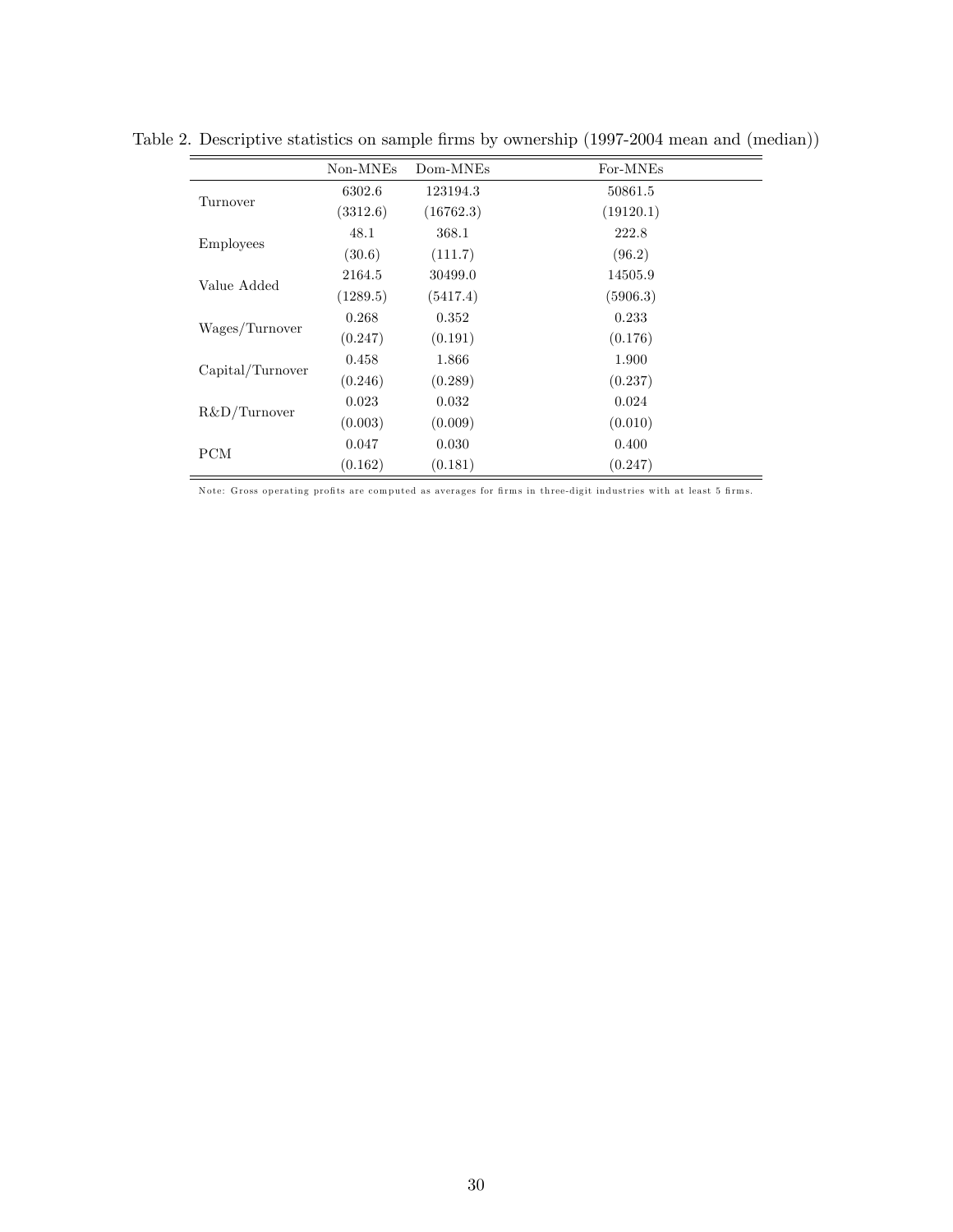| Entrants in Domestic Firms |                              |          |        | Entrants in Domestic-MNEs |        |                                |              | Entrants in Foreign-MNEs |              |          |              |          |
|----------------------------|------------------------------|----------|--------|---------------------------|--------|--------------------------------|--------------|--------------------------|--------------|----------|--------------|----------|
|                            | All entrants<br>New entrants |          |        | All entrants              |        |                                | New entrants |                          | All entrants |          | New entrants |          |
|                            | Number                       | Share of | Number | Share of                  |        | Share of<br>Number<br>employed | Number       | Share of                 | Number       | Share of | Number       | Share of |
|                            |                              | employed |        | employed                  |        |                                |              | employed                 |              | employed |              | employed |
| 1997                       | 11.317                       | 0.151    | 6,702  | 0.089                     | 26,572 | 0.171                          | 18,063       | 0.116                    | 49,587       | 0.155    | 4,156        | 0.084    |
| 1998                       | 12,203                       | 0.165    | 7,055  | 0.095                     | 27,784 | 0.175                          | 15,795       | 0.100                    | 9,667        | 0.172    | 5,409        | 0.096    |
| 1999                       | 12,870                       | 0.172    | 7.328  | 0.098                     | 27,723 | 0.186                          | 12,898       | 0.087                    | 10.931       | 0.180    | 5.941        | 0.098    |
| 2000                       | 13,817                       | 0.190    | 8,322  | 0.114                     | 31,353 | 0.194                          | 16,428       | 0.102                    | 12,238       | 0.201    | 6,853        | 0.112    |
| 2001                       | 15.090                       | 0.211    | 8.812  | 0.123                     | 29,242 | 0.192                          | 17,037       | 0.112                    | 14,576       | 0.209    | 8.331        | 0.120    |
| 2002                       | 13,478                       | 0.213    | 7.482  | 0.118                     | 30,148 | 0.199                          | 16,643       | 0.110                    | 13,813       | 0.210    | 7,858        | 0.120    |
| 2003                       | 13.601                       | 0.219    | 6,519  | 0.105                     | 34,884 | 0.217                          | 17,081       | 0.106                    | 13,150       | 0.205    | 6,450        | 0.101    |
| 2004                       | 14.718                       | 0.235    | 6,819  | 0.109                     | 35497  | 0.222                          | 14.636       | 0.092                    | 12,871       | 0.204    | 5,367        | 0.085    |

Table 3. Descriptive statistics on workers entry mobility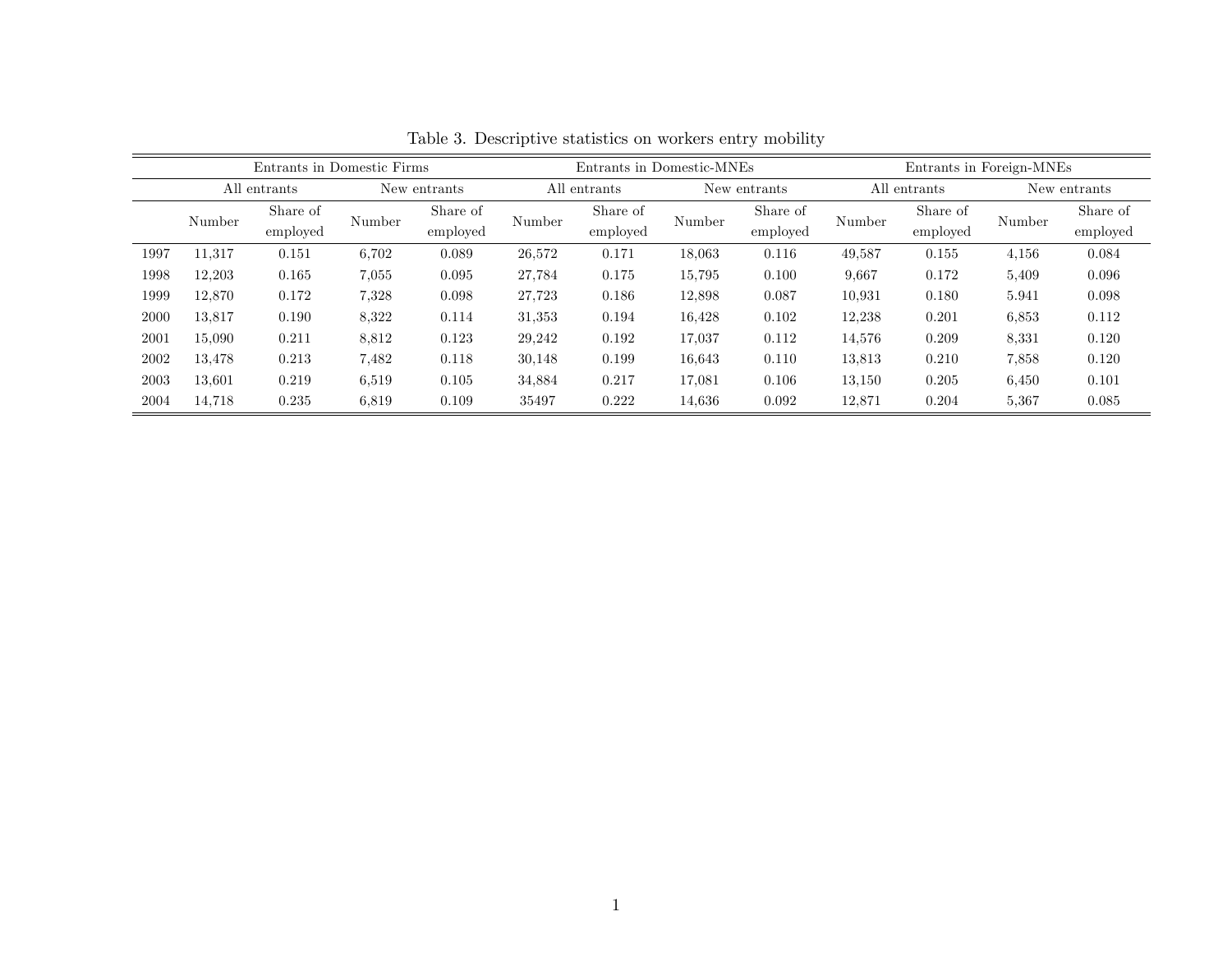|                          | Non-MNEs | Dom-MNEs | For-MNEs |
|--------------------------|----------|----------|----------|
| Gender (share of female) | 0.296    | 0.355    | 0.335    |
|                          | 31.6     | 30.8     | 31.6     |
| Age                      | (29.0)   | (28.0)   | (29.0)   |
|                          | 12.7     | 13.1     | 13.0     |
| Education years          | (12.0)   | (12.0)   | (12.0)   |
| Previous tenure          | 3.36     | 3.93     | 3.36     |
|                          | (1.0)    | (1.0)    | (1.0)    |

Table 4. Entrants characteristics at entry year, mean (median)

Table 5a. Descriptive statistics on entrants to domestic firms

|      |        | From Domestic Firms |        | From Domestic MNEs | From Foreign MNEs |          |  |
|------|--------|---------------------|--------|--------------------|-------------------|----------|--|
|      | Number | Share of            | Number | Share of           | Number            | Share of |  |
|      |        | employed            |        | employed           |                   | employed |  |
| 1997 | 9,687  | 0.129               | 244    | 0.003              | 486               | 0.006    |  |
| 1998 | 9,710  | 0.131               | 938    | 0.013              | 615               | 0.008    |  |
| 1999 | 9,658  | 0.128               | 1296   | 0.017              | 826               | 0.011    |  |
| 2000 | 10,021 | 0.138               | 1609   | 0.022              | 1217              | 0.017    |  |
| 2001 | 10,662 | 0.149               | 2018   | 0.028              | 1470              | 0.021    |  |
| 2002 | 9.636  | 0.152               | 1732   | 0.027              | 1321              | 0.021    |  |
| 2003 | 9,421  | 0.152               | 1931   | 0.031              | 1457              | 0.023    |  |
| 2004 | 9,924  | 0.158               | 2339   | 0.037              | 1664              | 0.027    |  |

Note: Some entrants have missing information about firm type and are not reported in this table.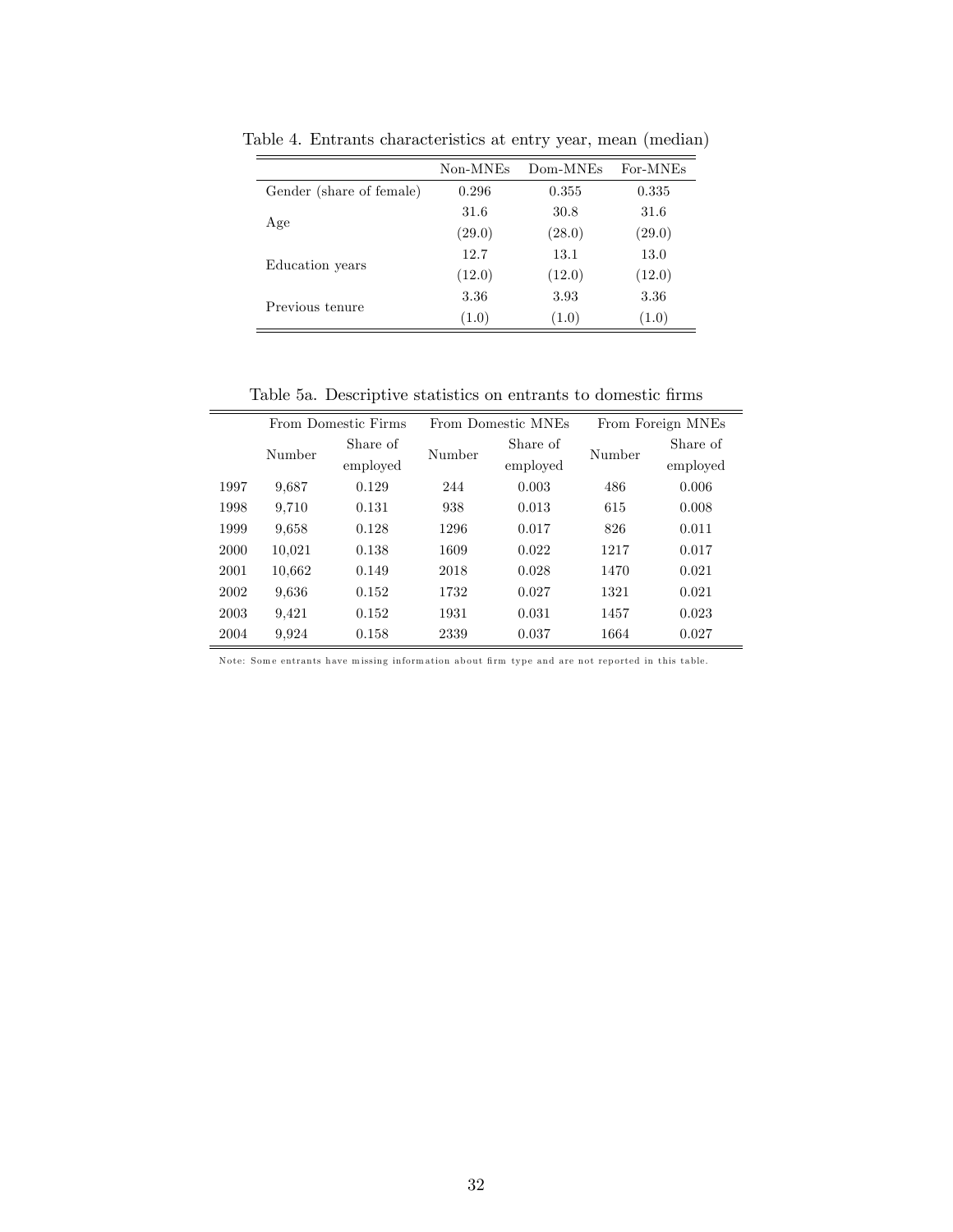| Entry/Exit | to domestic Firms |          | to other employment |          | to domestic firms    |          | to domestic firms         |          |  |
|------------|-------------------|----------|---------------------|----------|----------------------|----------|---------------------------|----------|--|
|            |                   |          |                     |          | in the same industry |          | in the different industry |          |  |
|            | Number            | Share of | Number              | Share of | Number               | Share of | Number                    | Share of |  |
|            |                   | employed |                     | employed |                      | employed |                           | employed |  |
| 1997       | 3895              | 0.019    | 11,761              | 0.057    | 404                  | 0.002    | 3491                      | 0.017    |  |
| 1998       | 3040              | 0.014    | 11,944              | 0.056    | 286                  | 0.001    | 2754                      | 0.013    |  |
| 1999       | 3384              | 0.016    | 11,749              | 0.056    | 459                  | 0.002    | 2925                      | 0.014    |  |
| 2000       | 3011              | 0.014    | 16,037              | 0.072    | 402                  | 0.002    | 2609                      | 0.014    |  |
| 2001       | 2215              | 0.010    | 8,177               | 0.037    | 247                  | 0.001    | 1968                      | 0.012    |  |
| 2002       | 2465              | 0.011    | 8,690               | 0.040    | 363                  | 0.002    | 2102                      | 0.009    |  |
| 2003       | 2361              | 0.011    | 8,261               | 0.037    | 411                  | 0.002    | 1950                      | 0.009    |  |
| 2004       | 2753              | 0.012    | 13,028              | 0.058    | 547                  | 0.002    | 2206                      | 0.010    |  |

Table 5b. Descriptive statistics on separators from MNEs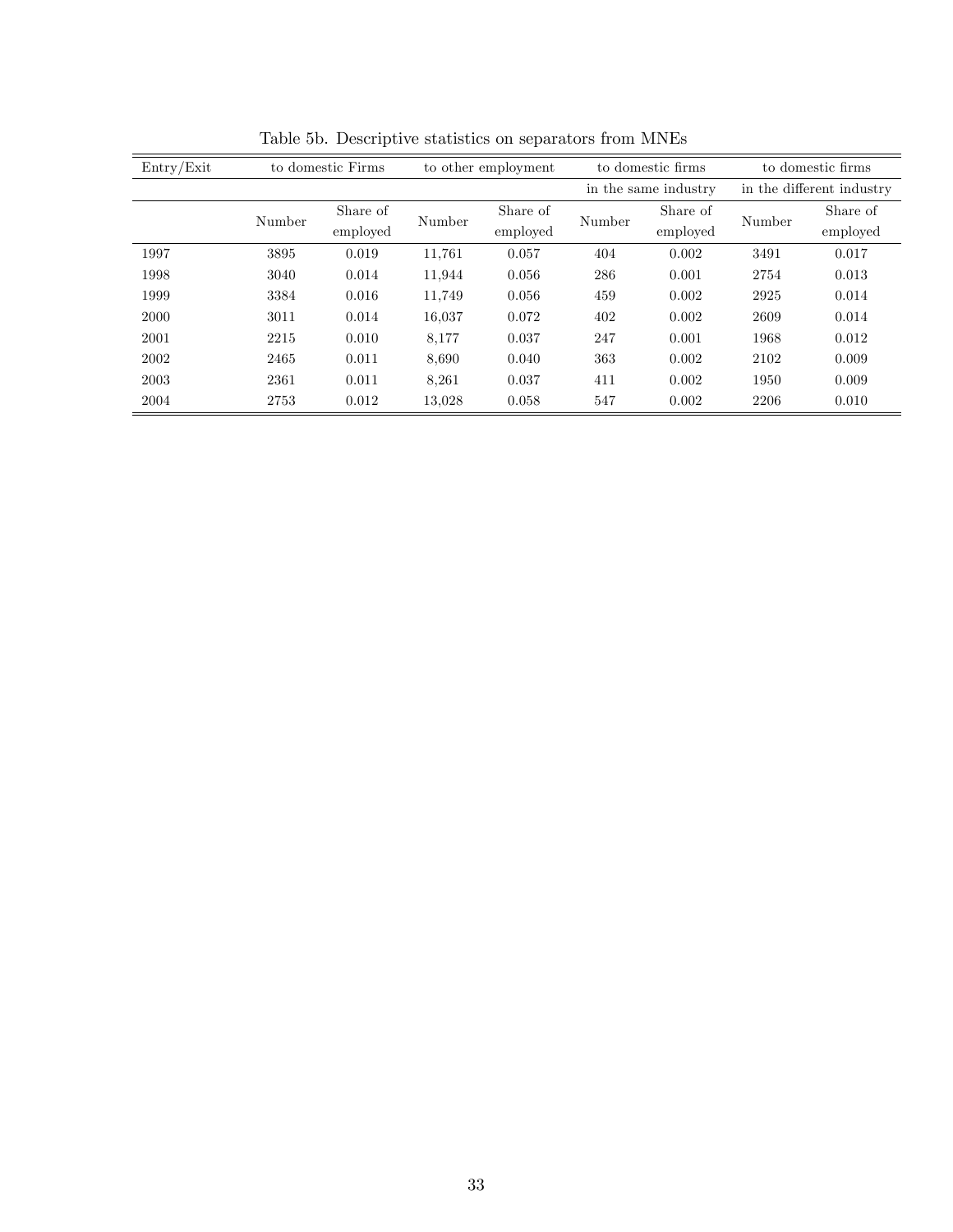|                                    | Non-multinationals  |                  |                  | Multinationals      |                  |                  |  |
|------------------------------------|---------------------|------------------|------------------|---------------------|------------------|------------------|--|
|                                    | (i)                 | (i)              | (iii)            | (iv)                | (v)              | (vi)             |  |
| $m_t$                              | $0.488***$          | $0.488***$       | $0.488***$       | $0.442***$          | $0.443***$       | $0.442***$       |  |
|                                    | (0.024)             | (0.024)          | (0.024)          | (0.042)             | (0.042)          | (0.042)          |  |
| $l_t$                              | $0.358***$          | $0.358***$       | $0.358***$       | $0.434***$          | $0.433***$       | $0.434***$       |  |
|                                    | (0.023)             | (0.023)          | (0.023)          | (0.053)             | (0.053)          | (0.053)          |  |
| $k_t$                              | $0.022***$          | $0.022***$       | $0.022***$       | 0.011               | 0.012            | $0.011***$       |  |
|                                    | (0.006)             | (0.006)          | (0.006)          | (0.017)             | (0.017)          | (0.017)          |  |
| $MNE_t$                            | $0.148*$            |                  |                  | $-0.087$            |                  |                  |  |
|                                    | (0.086)             |                  |                  | (0.121)             |                  |                  |  |
| $non-MNE_t$                        | 0.016               | 0.015            | 0.017            | 0.132               | 0.127            | 0.132            |  |
|                                    | (0.079)             | (0.079)          | (0.079)          | (0.105)             | (0.105)          | (0.105)          |  |
| high-education- $MNE_t$            |                     | 0.204            |                  |                     | $-0.307$         |                  |  |
|                                    |                     | (0.132)          |                  |                     | (0.193)          |                  |  |
| $low\text{-}eduction\text{-}MNE_t$ |                     | 0.090            |                  |                     | 0.127            |                  |  |
|                                    |                     | (0.167)          |                  |                     | (0.105)          |                  |  |
| $domestic-MNE_t$                   |                     |                  | $0.219*$         |                     |                  | $-0.069$         |  |
|                                    |                     |                  | (0.120)          |                     |                  | (0.157)          |  |
| $foreiqn_t$                        |                     |                  | 0.041            |                     |                  | $-0.119$         |  |
|                                    |                     |                  | (0.117)          |                     |                  | (0.176)          |  |
| Structural parameters              |                     |                  |                  |                     |                  |                  |  |
| $\gamma$ <sub>MNE</sub>            | $0.414*$<br>(0.243) |                  |                  | $-0.201$<br>(0.282) |                  |                  |  |
| $\gamma_{non-MNE}$                 | 0.045<br>(0.221)    | 0.043<br>(0.220) | 0.047<br>(0.221) | 0.304<br>(0.248)    | 0.486<br>(0.491) | 0.305<br>(0.247) |  |
|                                    |                     | 0.568            |                  |                     | $-0.709$         |                  |  |
| $\gamma_{high-eduction-MNE}$       |                     | (0.369)          |                  |                     | (0.461)          |                  |  |
| $\gamma_{low-eduction-MNE}$        |                     | 0.252            |                  |                     | 0.252            |                  |  |
|                                    |                     | (0.467)          |                  |                     | (0.467)          |                  |  |
| $\gamma_{domestic-MNE}$            |                     |                  | $0.613*$         |                     |                  | $-0.159$         |  |
|                                    |                     |                  | (0.341)          |                     |                  | (0.364)          |  |
| $\gamma_{\text{foreign-MNE}}$      |                     |                  | 0.113            |                     |                  | $-0.275$         |  |
|                                    |                     |                  | (0.327)          |                     |                  | (0.410)          |  |
| No. obs                            | 10,900              | 10,900           | 10,900           | 9,749               | 9,749            | 9,749            |  |
| R <sub>2</sub>                     | 0.88                | 0.88             | 0.88             | 0.80                | 0.80             | 0.80             |  |

Table 6. Productivity estimation (Within-Group).

Note: Dependent variable log(output). All regressions include year and industry-year interaction dummies.

\*\*\* significant at the one, \*\* at the five and \* at the ten percent level. Standard errors clustered on plants in parenthesis.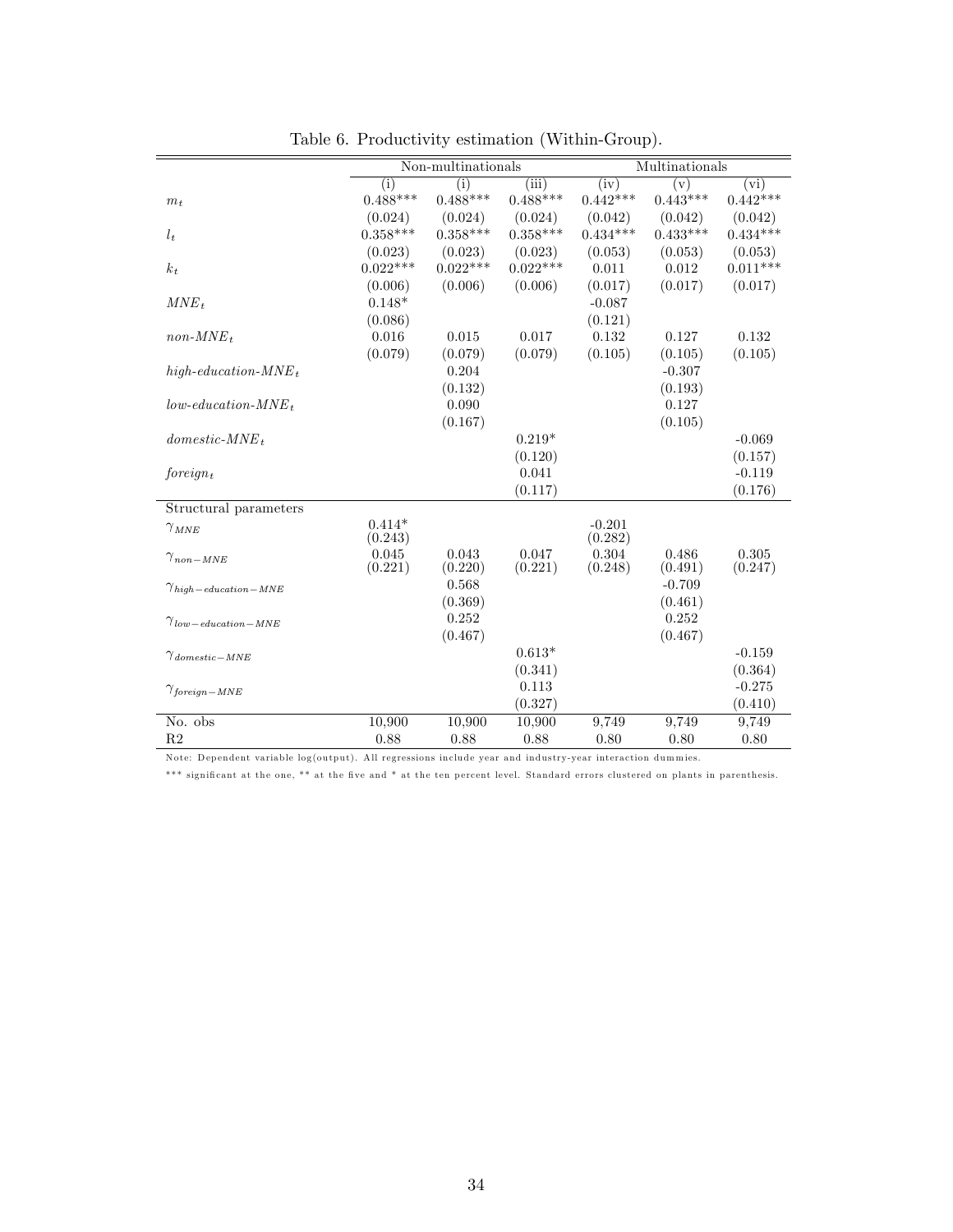|                                        | $\overline{\text{Non-multinationals}}$ |         | $\overline{\text{Non-multinations}}$ |         | Non-multinationals |         |
|----------------------------------------|----------------------------------------|---------|--------------------------------------|---------|--------------------|---------|
|                                        | (i)                                    |         | (iii)                                |         |                    | (iii)   |
| $y_{t-1}$                              | $0.467***$                             | (0.081) | 0.464                                | (0.078) | 0.464              | (0.079) |
| $m_t$                                  | $0.195**$                              | (0.078) | $0.233***$                           | (0.074) | $0.273***$         | (0.069) |
| $m_{t-1}$                              | 0.056                                  | (0.057) | 0.027                                | (0.057) | 0.024              | (0.054) |
| $l_t$                                  | $0.653***$                             | (0.160) | $0.728***$                           | (0.133) | $0.617***$         | (0.128) |
| $l_{t-1}$                              | $-0.300***$                            | (0.113) | $-0.351***$                          | (0.092) | $-0.288***$        | (0.093) |
| $k_t$                                  | $-0.035$                               | (0.068) | $-0.056$                             | (0.066) | $-0.004$           | (0.057) |
| $k_{t-1}$                              | 0.010                                  | (0.042) | $\,0.025\,$                          | (0.042) | $-0.010$           | (0.037) |
| $MNE_t$                                | 0.738                                  | (0.780) |                                      |         |                    |         |
| $MNE_{t-1}$                            | $-0.042$                               | (0.572) |                                      |         |                    |         |
| $non-MNE_t$                            | 0.562                                  | (0.398) | 0.545                                | (0.327) | 0.474              | (0.377) |
| $non-MNE_{t-1}$                        | $-0.629$                               | (0.433) | $-0.525$                             | (0.341) | $-0.574$           | (0.380) |
| $high\text{-}eduction\text{-}MNE_t$    |                                        |         | 0.739                                | (0.708) |                    |         |
| high-education- $MNE_{t-1}$            |                                        |         | $-0.304$                             | (0.493) |                    |         |
| $low\text{-}eduction\text{-}MNE_t$     |                                        |         | $-0.547$                             | (1.314) |                    |         |
| $low\text{-}eduction\text{-}MNE_{t-1}$ |                                        |         | 1.284                                | (0.986) |                    |         |
| $domestic-MNE_t$                       |                                        |         |                                      |         | $1.347**$          | (0.668) |
| $domestic-MNE_{t-1}$                   |                                        |         |                                      |         | $-0.511$           | (0.539) |
| $foreign_t$                            |                                        |         |                                      |         | 0.202              | (0.758) |
| $foreign_{t-1}$                        |                                        |         |                                      |         | 0.161              | (0.515) |
| Long-term effects                      |                                        |         |                                      |         |                    |         |
| Materials                              | $0.471***$                             | (0.086) | $0.486***$                           | (0.077) | $0.488***$         | (0.078) |
| Labour                                 | $0.662***$                             | (0.157) | $0.703***$                           | (0.145) | $0.614***$         | (0.134) |
| Capital                                | $-0.047$                               | (0.058) | $-0.057$                             | (0.056) | $-0.026$           | (0.047) |
| MNE                                    | $1.306*$                               | (0.774) |                                      |         |                    |         |
| $non-MNE$                              | $-0.126$                               | (0.350) | 0.037                                | (0.309) | $-0.186$           | (0.290) |
| $high\text{-}eduction\text{-}MNE$      |                                        |         | 0.811                                | (0.822) |                    |         |
| $low\text{-}eduction\text{-}MNE$       |                                        |         | $1.374\,$                            | (1.027) |                    |         |
| $domestic-MNE$                         |                                        |         |                                      |         | $1.561*$           | (0.871) |
| foreign                                |                                        |         |                                      |         | 0.679              | (0.681) |
| AR(1)                                  | 0.000                                  |         | 0.000                                |         | 0.000              |         |
| AR(2)                                  | 0.097                                  |         | 0.083                                |         | 0.144              |         |
| Hansen                                 | 0.407                                  |         | 0.547                                |         | 0.547              |         |
| No. of obs                             | 8,213                                  |         | 8,213                                |         | 8,213              |         |

Table 7. Productivity estimations (GMM).

Note: Dependent variable log(output). AR(1) and AR(2) test for first- and second-order autocorrelation (reported p-values). Hansen is a test for overidenfying restrictions (reported p-values). All regressions include year and industry (2-digit)-year interaction dummies. \*\*\* significant at the one, \*\* at the five and \* at the ten percent level. Robust (the Windmeijer bias-corrected) standard errors in parenthesis. Common factor restrictions tested and rejected in equation (i) and therefore long-run effects are reported for both equations.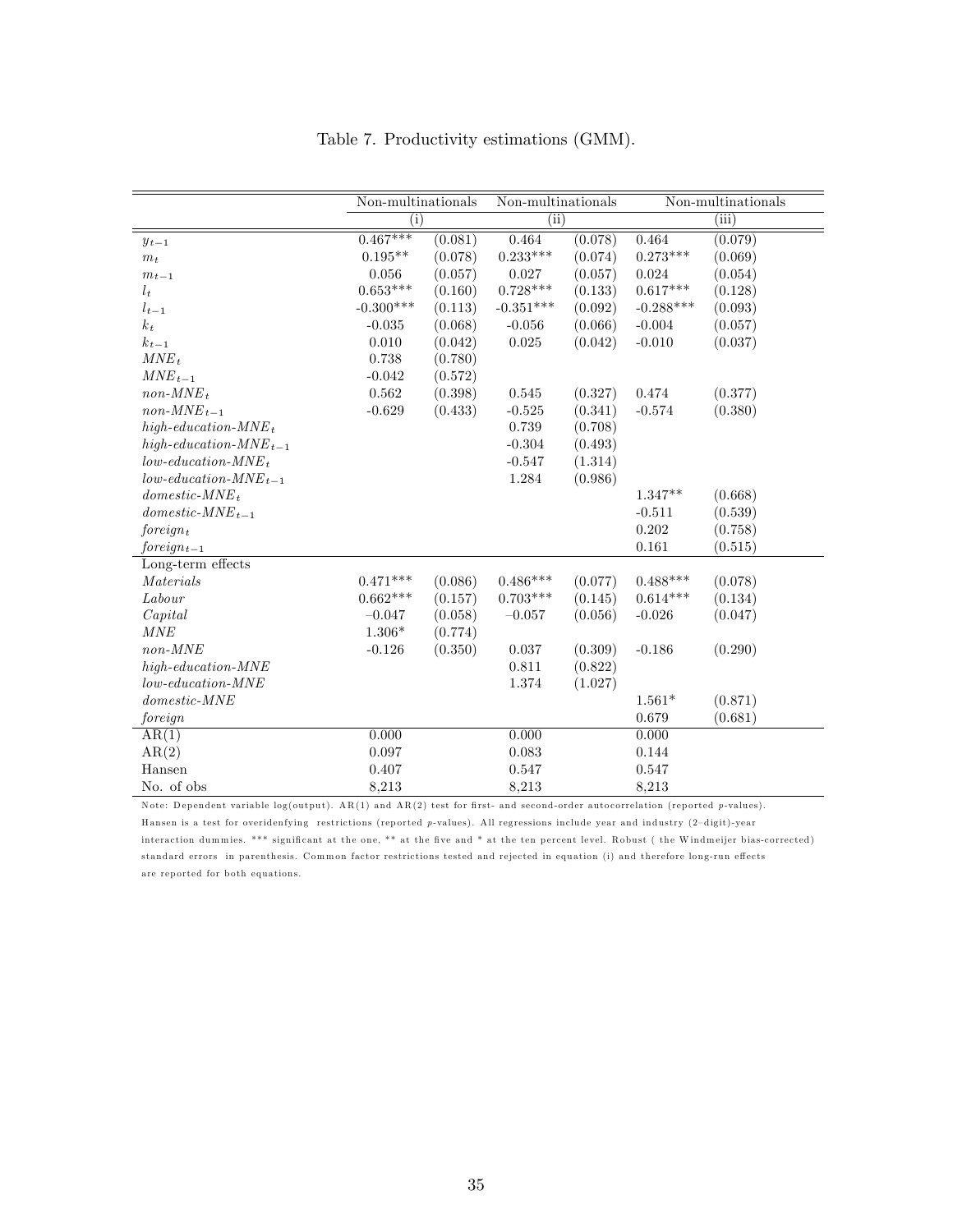|                          |             | Multi to non-multi |             | Multi to multi |
|--------------------------|-------------|--------------------|-------------|----------------|
|                          | $\rm(i)$    | (ii)               | (iii)       | (iv)           |
| Age                      | $-0.036***$ | $-0.035***$        | $-0.022***$ | $-0.022***$    |
|                          | (0.001)     | (0.001)            | (0.001)     | (0.001)        |
| Gender                   | $-0.178***$ | $-0.191***$        | $0.064***$  | $0.090***$     |
|                          | (0.024)     | (0.024)            | (0.015)     | (0.015)        |
| Marital status           | 0.011       | 0.015              | $0.065***$  | $0.065***$     |
|                          | (0.024)     | (0.024)            | (0.016)     | (0.015)        |
| Parenthood status        | 0.006       | 0.003              | 0.010       | 0.009          |
|                          | (0.015)     | (0.015)            | (0.009)     | (0.009)        |
| Education                | $0.040***$  | $0.044***$         | $0.115***$  | $0.120***$     |
|                          | (0.005)     | (0.005)            | (0.003)     | (0.003)        |
| Income                   | $-0.470***$ | $-0.476***$        | $0.180***$  | $0.188***$     |
|                          | (0.022)     | (0.022)            | (0.017)     | (0.017)        |
| Location                 | $0.205***$  | $0.199***$         | $0.612***$  | $0.644***$     |
|                          | (0.029)     | (0.029)            | (0.016)     | (0.016)        |
| Log firm size            | $-0.171***$ | $-0.155***$        | $0.095***$  | $0.115***$     |
|                          | (0.007)     | (0.008)            | (0.005)     | (0.005)        |
| Productivity gap 3-digit | $-0.128***$ |                    | $0.147***$  |                |
|                          | (0.021)     |                    | (0.011)     |                |
| Productivity gap 2-digit |             | $-0.228***$        |             | $0.046***$     |
|                          |             | (0.026)            |             | (0.011)        |
| Price-cost margin        | $0.106***$  | $0.112***$         | $0.146***$  | $0.143***$     |
|                          | (0.015)     | (0.015)            | (0.007)     | (0.007)        |
| Wald test of joint sign. | 13,613.83   | 13,639.90          | 39,735,02   | 41,372.84      |
|                          | [0.00]      | [0.00]             | [0.00]      | [0.00]         |
| Observations             |             | 866,980            |             | 866,980        |
| Subjects                 |             | 202,936            |             | 202,936        |
| Dom. firm dest. state    |             | 9,610              | 25,106      |                |
| For. firm dest. state    |             | 25,106             | 9,610       |                |

Table 8. Mobility Equations (Movers from MNEs to domestic non-MNEs and to other MNEs)

Note: All regressions are estimated in Stata11. Year dummies and categorical size variables as additional regressors.

Firm-year clustered standard errors (probability levels) in round (square) brackets.